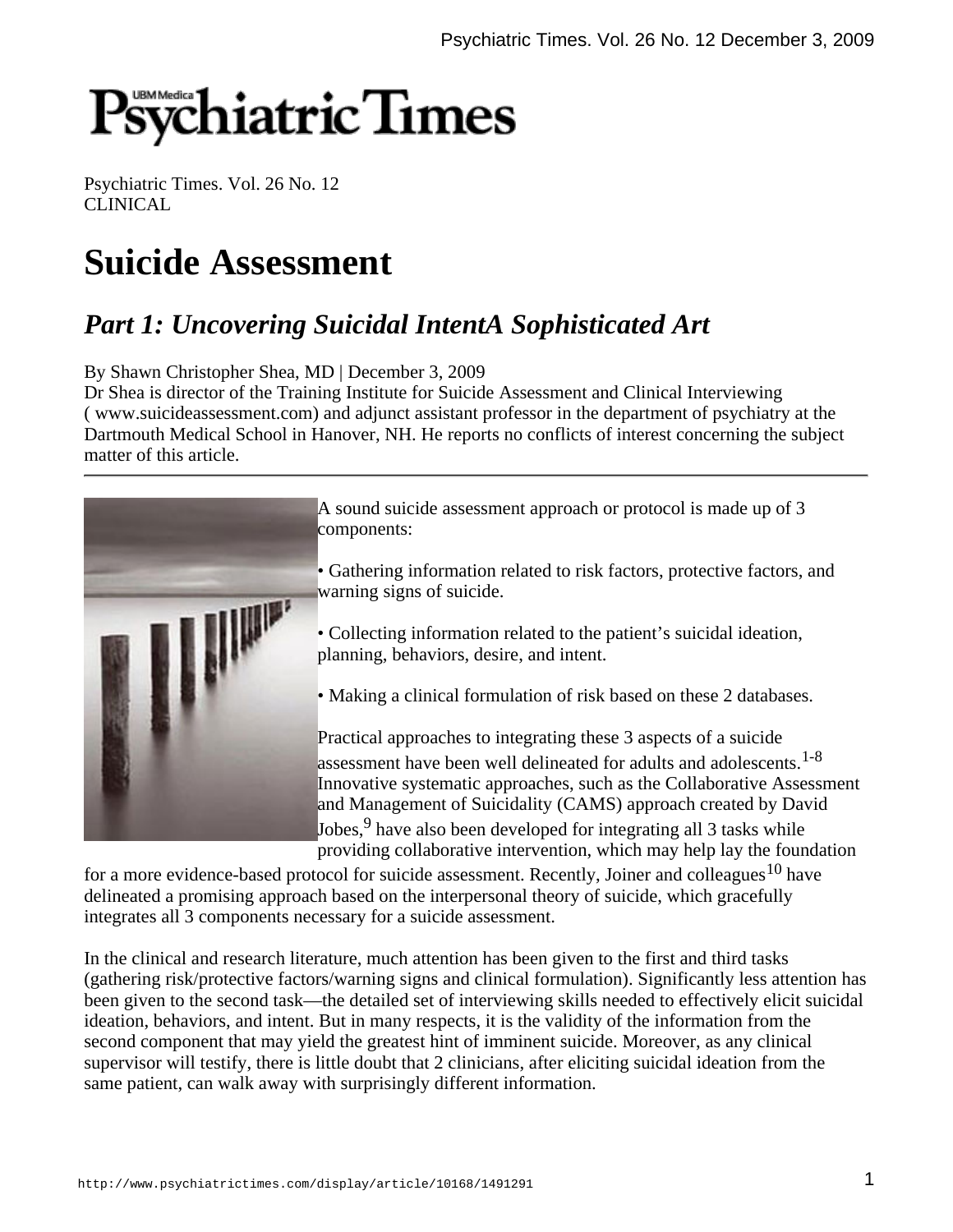#### **The importance of uncovering suicidal ideation**

Some patients who are seriously suicidal may actually share their real intent, secondary to their own ambivalence and/or the effective interviewing skills of the clinician. Such information subsequently serves to sculpt safe triage, whether offered in an emergency department (ED), outpatient clinic, or on the telephone with a crisis counselor.

#### **CHECK POINTS**

- $\checkmark$  Patients who have the most serious suicidal intent may be the most likely to withhold it.
- $\checkmark$  The actual suicidal intent of the patient may be a combination of what the patient tells the interviewer is his or her intent, what plans and actions may reflect the patient's actual intent, and what intent the patient consciously or unconsciously withholds.
- $\checkmark$  Motivational theory suggests that in some instances, reflected intentamount of ideation, extent of planning, and actions taken on planningmay be a more accurate indicator of actual intent than what a patient states is his intent.

This information may also be useful in a prospective sense if accurately documented; a thorough record of suicidal ideation and action provides subsequent clinicians with a baseline of the patient's suicidal activity at a specific point. This reference point can be used by future clinicians—such as crisis intervention clinicians or inpatient staff contemplating a pass for a patient—to determine whether the patient's current suicidal ideation is increasing or decreasing.

Not all dangerous patients relay suicidal ideation to clinicians.<sup>11</sup> One could argue that many dangerous patients—those who truly want to die and see no hope for relief from their suffering—would have little incentive to do so. Even if their ambivalence about attempting suicide leads them to voluntarily call a crisis line or go to an ED, they may be quite cautious about revealing the full truth, for a large part of them still wants to die. Such patients may be predisposed to share only some of their suicidal ideation or action taken on a particular plan, while hiding their real intent or even their method of choice (such as a gun tucked away at home).

Many reasons exist why patients, even with various ranges of intent, may be hesitant to openly share, including the following:

• The impulsive patient may lack extensive suicidal ideation before his or her attempt. (This is one reason it may be necessary to hospitalize a patient who denies suicidal ideation.)

• The patient has had marked suicidal ideation and is serious about completing the act but is purposely not relaying suicidal ideation or is withholding the method of choice because he does not want the attempt to be thwarted (another reason to hospitalize a patient who may be denying or minimizing suicidal ideation).

- The patient feels that suicide is a sign of weakness and is ashamed to acknowledge it.
- The patient feels that suicide is immoral or a sin.
- The patient feels that discussion of suicide is, literally, taboo.
- The patient is worried that the clinician will perceive him as crazy.

• The patient fears that he will be locked up if suicidal ideation is shared or, if during a crisis call, that the police will appear at his door.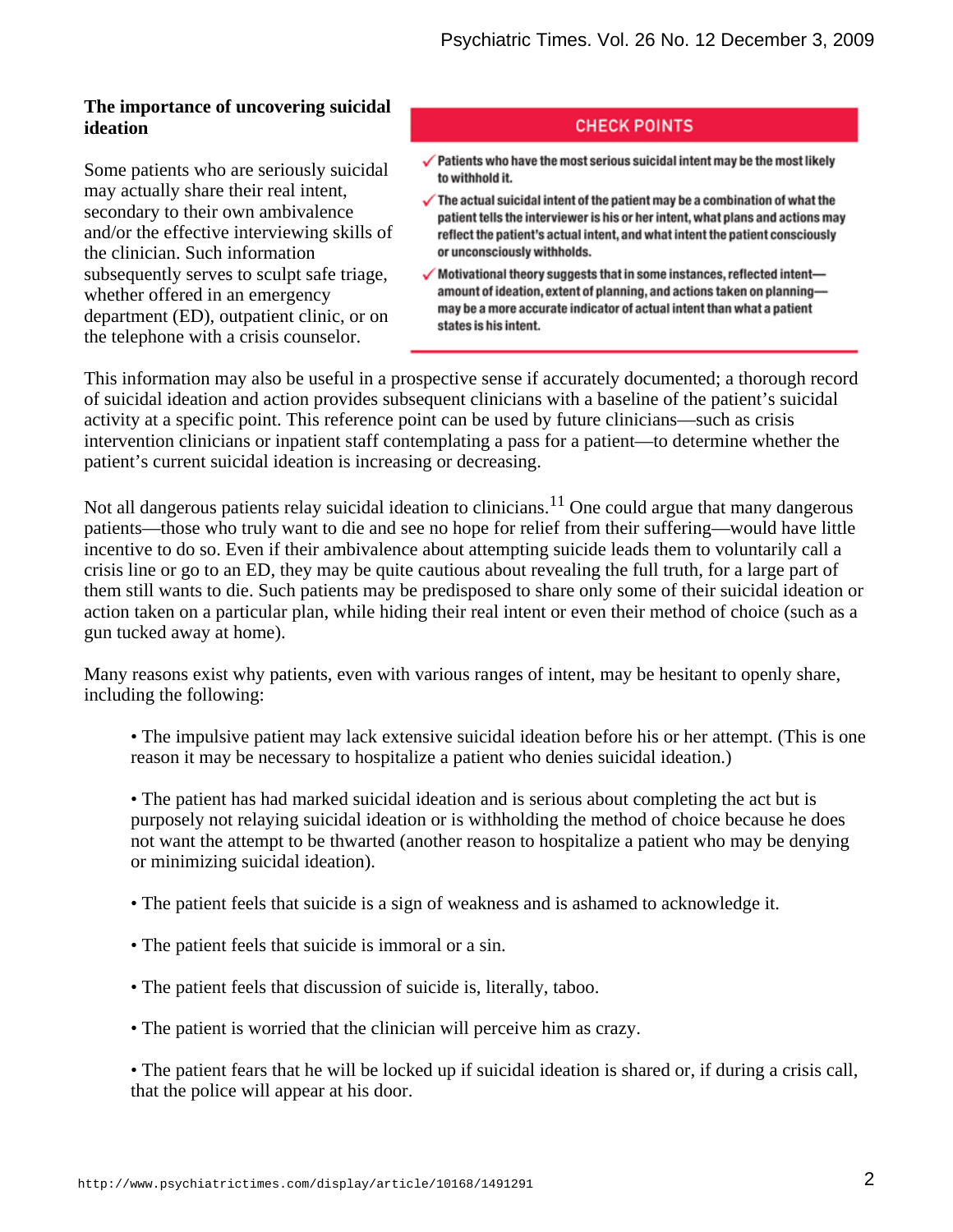• The patient fears that others will find out about his suicidal thoughts through a break in confidentiality.

- The patient does not believe that anyone can help.
- The patient has alexithymia and has trouble describing emotional pain or material.<sup>12</sup>

It is sometimes easy to believe that if we ask directly about suicide, the patient will answer directly—and truthfully. From the above considerations, it is apparent that this is not necessarily the case. The real suicidal intent of a patient can be more accurately conceptualized by the following "Equation of Suicidal Intent":

Real Suicidal Intent = Stated Intent + Reflected Intent + Withheld Intent

Thus, a patient's actual intent may equal his stated intent, reflected intent, and withheld intent; any one of these 3; or any combination of the 3. The more intensely a patient wants to proceed with suicide, the more likely he is to withhold his true intent. In addition, the more taboo a topic is (eg, incest and suicide) the more one would expect a patient to withhold information. In such instances, both conscious and unconscious processes may underlie the withholding of vital information.

From a psychodynamic perspective, a curious paradox can arise. If a patient believes that suicide is a sign of weakness or a sin, unconscious defense mechanisms (such as denial, repression, rationalization, or intellectualization) may create the conscious belief that the patient's intent is much less than it actually is. When asked directly about his suicidal intent, this patient may provide a gross underestimate of his potential lethality even though he is genuinely trying to answer the question honestly.

From a phenomenological perspective, it is not surprising that some seriously suicidal patients may relay their actual intent in stages. Whether evaluating such patients in an ED or on a crisis line, one would expect that the patient would share some information, see how the clinician responds, then share some more information, reevaluate "where this session is going," and so on.

Indeed, patients with serious suicidal intent who are trying to decide how much to reveal may share information about a mild overdose while consciously withholding their main method of choice (such as a gun, for they are well aware that once they share information about the gun it may be removed) until they arrive at a decision during the interview that they do not want to die. At this point, they may feel safe enough to share the full truth with the clinician.

#### **Reflected intent: one of the master keys to unlocking real intent**

Reflected intent is the quality and quantity of the patient's suicidal thoughts, desires, plans, and extent of action taken to complete the plans, which reflect how much the patient truly wants to commit suicide. The extent, thoroughness, and time spent by the patient on suicidal planning may be a better reflection of the seriousness of his intent and the proximity of his desire to act on that intent than is his actual stated intent.

Such reflections of intent may prove to be life-saving pieces of the suicide assessment puzzle. The work of Thomas Joiner<sup>10,13</sup> has provided insight into the importance of acquired capability for suicide (eg, intensive planning, multiple past attempts) as a reflection of the seriousness of intent and the potential for action.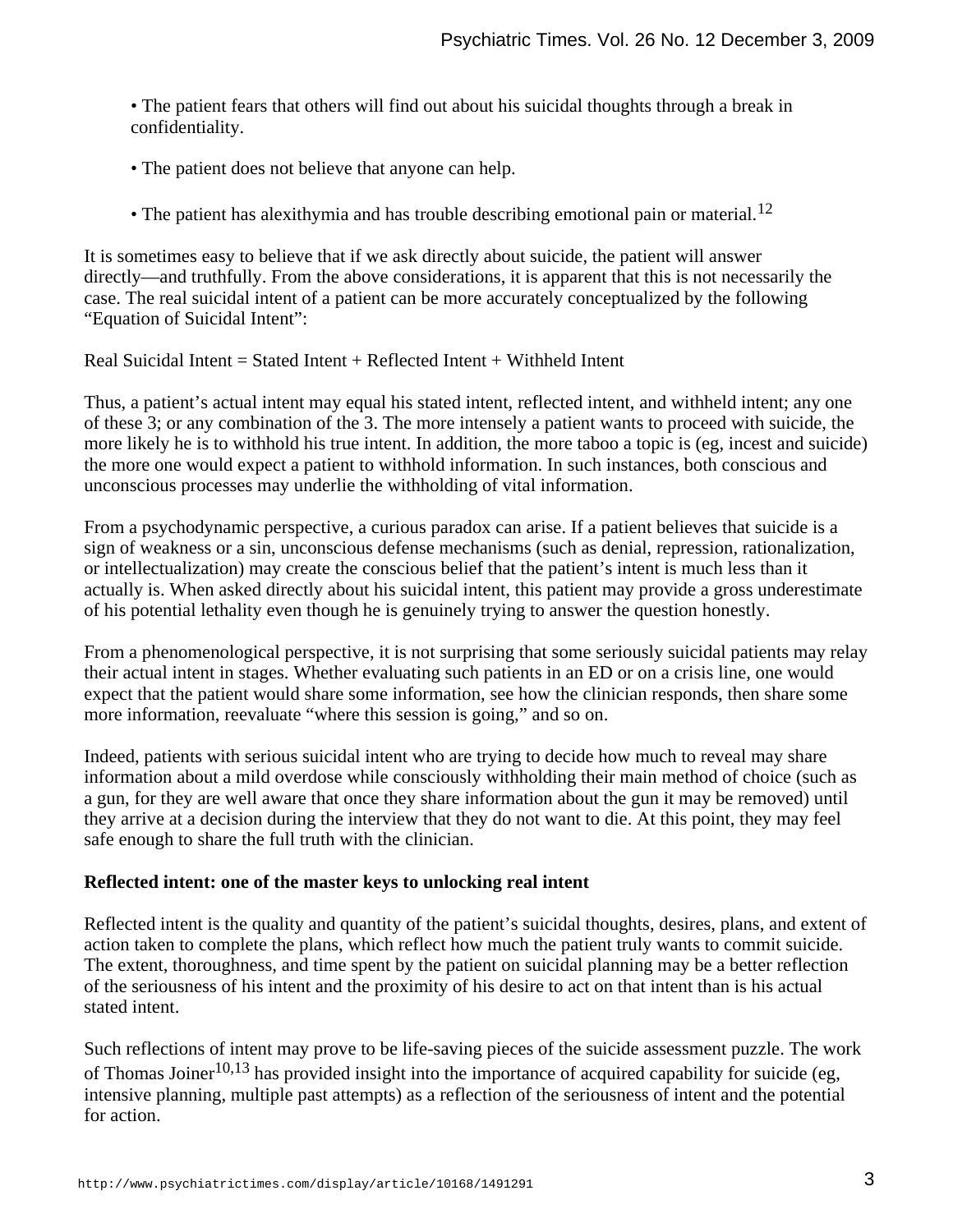A wealth of research and theory from an unexpected source—motivational theory—can help us better

understand the importance of reflected intent. Prochaska and colleagues<sup> $14,15$ </sup> transtheoretical stages of change—precontemplation, contemplation, preparation, action, and maintenance—helped lay the

foundation from which Miller and Rollnick's<sup>16,17</sup> influential work on motivational interviewing arose. When it comes to motivation to do something that is hard to do but good for oneself (eg, counseling), the extent of the patient's goal-directed thinking and his subsequent actions may be much better indicators of intent to proceed than his stated intent. In short, the old adage "actions speak louder than words" appears to be on the mark in predicting recovery behavior.

A patient in alcohol counseling may tell the counselor all sorts of things about his intent to change. Nevertheless, it is the amount of time he spends thinking about the need for change (reading the literature from Alcoholics Anonymous [AA]), arranging ways to make the change (finding out where the local AA meetings are), and the actions taken for change (finding someone to drive him to the meetings) that, according to Prochaska's theory, may better reflect the intent to change than the client's verbal report.

Motivational theories are usually related to initiating difficult-to-do actions for positive change. But they may be equally effective for initiating a difficult-to-do action that is negative, such as suicide. (Joiner

10,13 has pointed out that suicide can be quite a difficult act with which to proceed.) Once again, the amount of time spent thinking, planning, and practicing a suicide attempt may speak louder about imminent risk than the patient's immediate words about his intent.

#### **Pitfalls of an incomplete elicitation of suicidal ideation**

*Premature crisis resolution.* Arguably, the single most important task in a suicide assessment, whether in a face-to-face interview or on the phone, is to estimate the immediate risk of suicide and to triage safely with appropriate follow-up. Much of this determination of risk is contingent on an accurate estimate of the patient's suicidal intent. However, significant errors can be made, whether a clinician is in an ED or manning a crisis line.

Picture a patient who mentions suicidal thought and openly admits to a plan (eg, overdosing) yet is withholding much of his intent because of a strong desire to die. The clinician explores the ideation related to overdosing and then prematurely (before carefully eliciting other suicidal ideation and planning that may better reflect the patient's true intent and method of choice) begins crisis transformation. Being a skilled clinician, the crisis is effectively resolved. The client reports feeling much better. The clinician makes a recommendation for follow-up such as, "Sometime in the near future, I urge you to seek out a therapist."

Because the clinician did not do a thorough assessment of reflected intent before beginning crisis transformation (he or she prematurely assumed that the method first supplied by the client—overdosing—was the method of choice), the clinician is unaware that the client has been thinking about shooting himself for weeks; has gotten the gun out on several occasions (loaded it once); and was in need of much more careful follow-up, including the fact that the patient's mother could have removed the gun. Unfortunately, three days after the "successful" crisis intervention, the patient's girlfriend leaves him, he begins drinking, and his suicidal intent returns with a vengeance and the sound of a gunshot.

*Lost data for the receiving clinician.* A clinician who helps a patient to open up about his suicidal ideation and who uses effective interviewing techniques **(described in Part 2 of this article )** may have an unusually good opportunity to obtain an accurate picture of both stated and reflected intents during the initial crisis intervention. The patient may be affectively charged at the time and such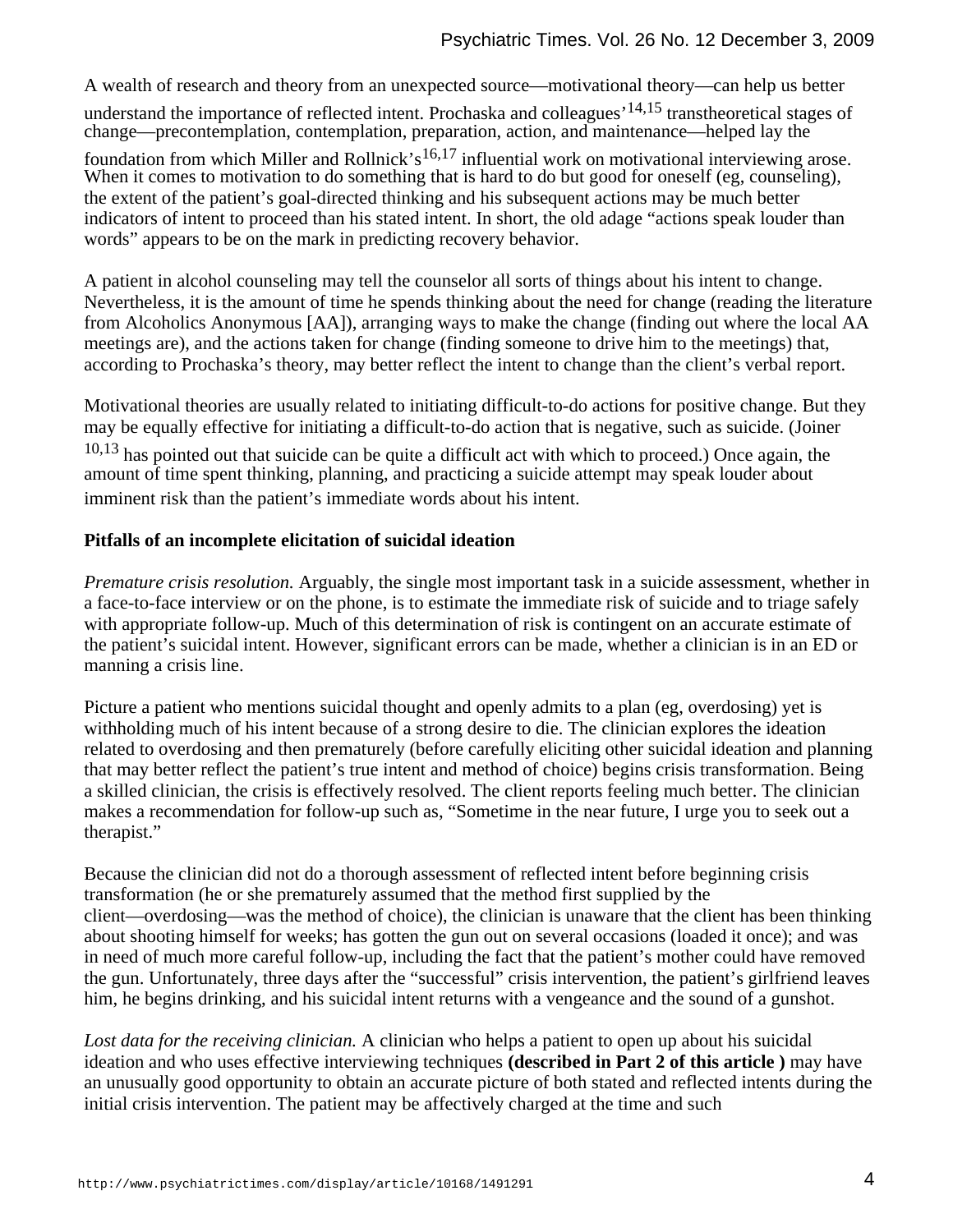emotional turmoil may make the client's unconscious and conscious defenses less active so that it is easier for the truth to emerge.

It is of great value for a triage clinician, such as a school counselor, primary care physician, or crisis line counselor to gather as much information as possible at this time because during the trip to the ED a surprising number of patients undergo a "miraculous cure" during transport. In short, they clam up. It is important for professional gatekeepers to gather as much information as possible regarding reflected intent because the receiving mental health professional, whether in an ED later that night or in a community mental health center 2 days later, may be dependent on this relayed information when making a formulation of risk.

#### **The power of a thorough elicitation of suicidal ideation, behavior, and intent to save a life**

*The issue of credibility.* Especially in situations in which the patient is not known to the interviewer, such as may occur in EDs and during consultation and liaison assessments following a suicide attempt, a determination of the credibility of the patient's self-report is of vital importance. In such situations, one can compare the validity of what is being reported with what has been documented in the past. Although previous charts are not always available (electronic records may diminish this problem), when they are, information documented on reflected intent may be invaluable in assessing the reliability of the patient's current self-reporting.

A marked discrepancy between what the patient reports about past suicidal ideation and what is actually documented may be the best indicator of whether the patient is telling the truth. Such a contradiction may guide the clinician to seek collaborative sources of information and/or to discuss the discrepancies with the patient. It also emphasizes the need to reevaluate the patient's immediate safety.

*Reaching for life.* Regarding future safety, the act of eliciting a thorough database on suicidal ideation and actions may be of value not only in the content of the database obtained but in the therapeutic fashion in which this information is garnered. Clinicians who have been trained to use an engaging strategy for eliciting suicidal ideation, such as the **Chronological Assessment of Suicide**

**Events–CASE Approach (see online article),**<sup>1,18-20</sup> may often create a positive interpersonal experience during the initial assessment. Such a patient may remember the sense of safety and comfort he felt talking with this clinician who neither overreacted nor underreacted to the patient's description of his suicidal thought. If, in the future, that patient becomes dangerously suicidal—and is debating whether to call for help or proceed with the attempt—the patient may decide to reach for the phone, not for a gun.

#### **Closing comments**

In **Part 2** of this series on suicide assessment, we will look at a flexible approach for uncovering suicidal ideation and intent that addresses the concerns described above. The CASE Approach is an interviewing strategy designed to increase the likelihood that the patient's stated intent is accurate, that the reflected intent is comprehensive and valid, and that the amount of withheld intent is minimized or absent.

But before we leave the topic of the importance of eliciting a thorough history of suicidal ideation and action, it cannot be overemphasized that collaborative sources, such as family members, therapists, and police, may play a defining role in gathering the pieces of the risk assessment puzzle. One study of completed suicides showed that 60% of the patients had communicated suicidal thoughts to a spouse and 50% to a relative.<sup>21</sup> Fortunately, the interviewing strategy described in the online article may prove

to be equally useful in obtaining valid information from collaborative sources, who may have their own hesitation about sharing the patient's suicidal ideation.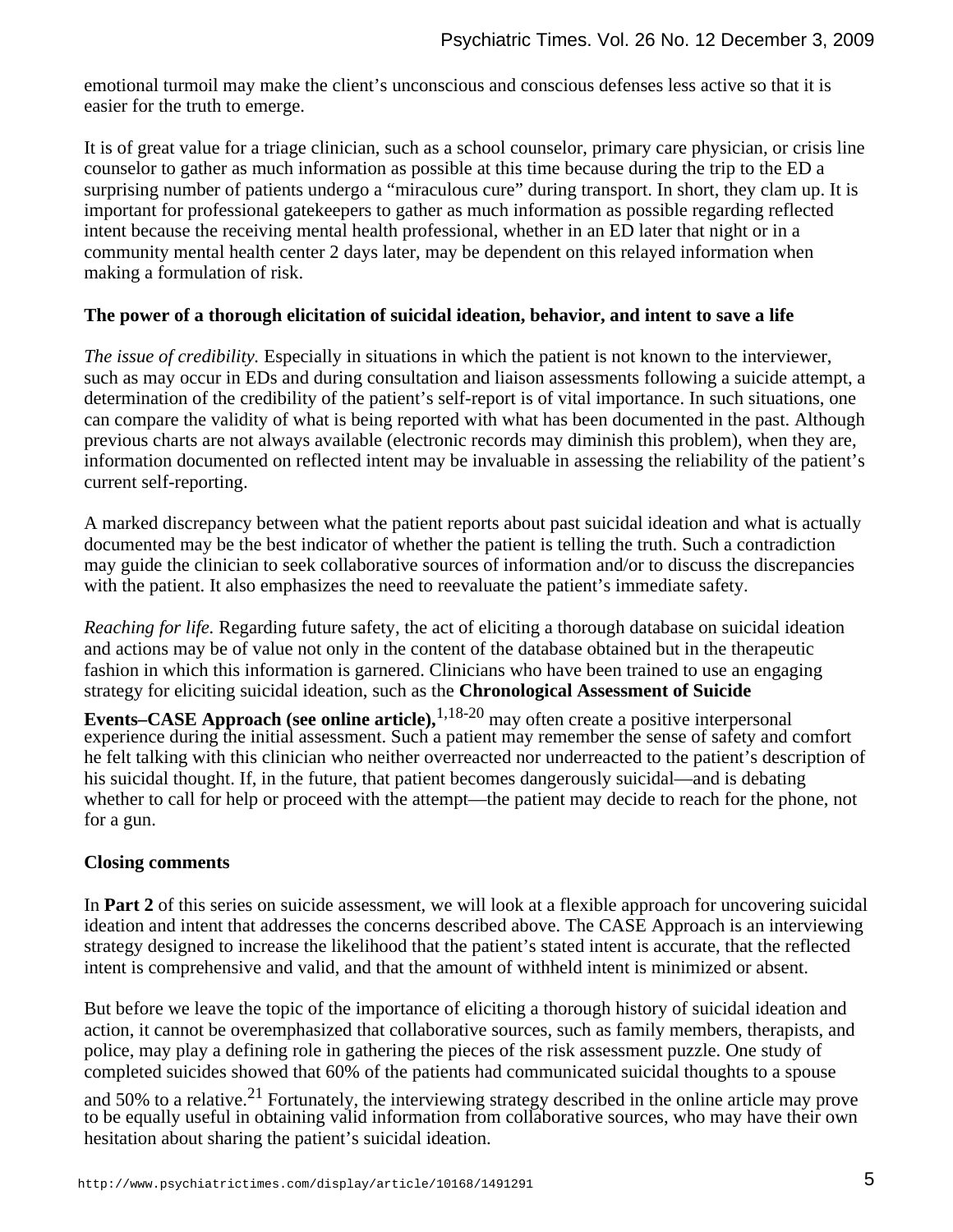#### **References**

**1.** Shea SC. *The Practical Art of Suicide Assessment: A Guide for Mental Health Professionals and Substance Abuse Counselors.* Paperback edition with new appendix on documentation. New York: John Wiley & Sons, Inc; 2002.

**2.** Bongar B, Berman AL, Maris RW, et al. *Risk Management With Suicidal Patients*. New York: Guilford Press; 1998.

**3.** Maris RW, Berman AL, Silverman MM. *Comprehensive Textbook of Suicidology.* New York: Guilford Press; 2000.

**4.** Jacobs DG, ed. *The Harvard Medical School Guide to Suicide Assessment and Intervention*. San Francisco: Jossey-Bass Publishers; 1999.

**5.** Chiles JA, Strosahl KD. *The Suicidal Patient: Principles of Assessment, Treatment, and Case Management.* Washington, DC: American Psychiatric Press; 1995.

**6.** Rudd MD. *The Assessment and Management of Suicidality (Practitioners Resource).* Sarasota, FL: The Professional Resource Exchange; 2006.

**7.** McKeon R. *Suicidal Behavior.* Advances in Psychotherapy: Evidence-Based Practice Vol 14. *.* Cambridge, MA: Hogrefe Publishing; 2009.

**8.** Berman AL, Jobes DA, Silverman MM. *Adolescent Suicide: Assessment and Intervention*. 2nd ed. Washington, DC: American Psychological Association; 2005.

**9.** Jobes DA. *Managing Suicidal Risk: A Collaborative Approach.* New York: Guilford Press, Inc; 2006. **10.** Joiner TE Jr, Van Orden KA, Witte TK, Rudd MD. *The Interpersonal Theory of Suicide: Guidance for Working With Suicidal Clients.* Washington, DC: American Psychological Association; 2009.

**11.** Hall RC, Platt DE, Hall RC. Suicide risk assessment: a review of risk factors for suicide in 100 patients who made severe suicide attempts: evaluation of suicide risk in a time of managed care. *Psychosomatics*. 1999;40:18-27.

**12.** Mays D. Structured assessment methods may improve suicide prevention. *Psychiatr Ann.* 2004;34: 367-372.

**13.** Joiner TE Jr. *Why People Die by Suicide.* Cambridge, MA: Harvard University Press; 2005.

**14.** Prochaska JO, Norcross J, DiClemente C. *Changing for Good*. New York: William Morrow and Co; 1992.

**15.** Prochaska J, DiClemente C. *The Transtheoretical Approach: Crossing Traditional Boundaries of Therapy.* Homewood, IL: Dow Jones-Irwin; 1984.

**16.** Miller WR, Rollnick S. *Motivational Interviewing: Preparing People to Change.* 2nd ed. New York: Guilford Press; 2002.

**17.** Rollnick S, Miller WR, Butler CC. *Motivational Interviewing in Health Care: Helping Patients Change Behavior.* New York: Guilford Press; 2007.

**18.** Shea SC. The delicate art of eliciting suicidal ideation. *Psychiatr Ann.* 2004;34:385-400.

**19.** Shea SC. The chronological assessment of suicide events: a practical interviewing strategy for the elicitation of suicidal ideation. *J Clin Psychiatry.* 1998;59 (suppl 20):58-72.

**20.** Shea SC. Practical tips for eliciting suicidal ideation for the substance abuse counselor. *Counselor.* 2001;2:14-24.

**21.** Robins E, Gassner S, Kayes J, et al. The communication of suicidal intent: a study of 134 consecutive cases of successful (completed) suicide. *Am J Psychiatry.* 1959;115:724-733.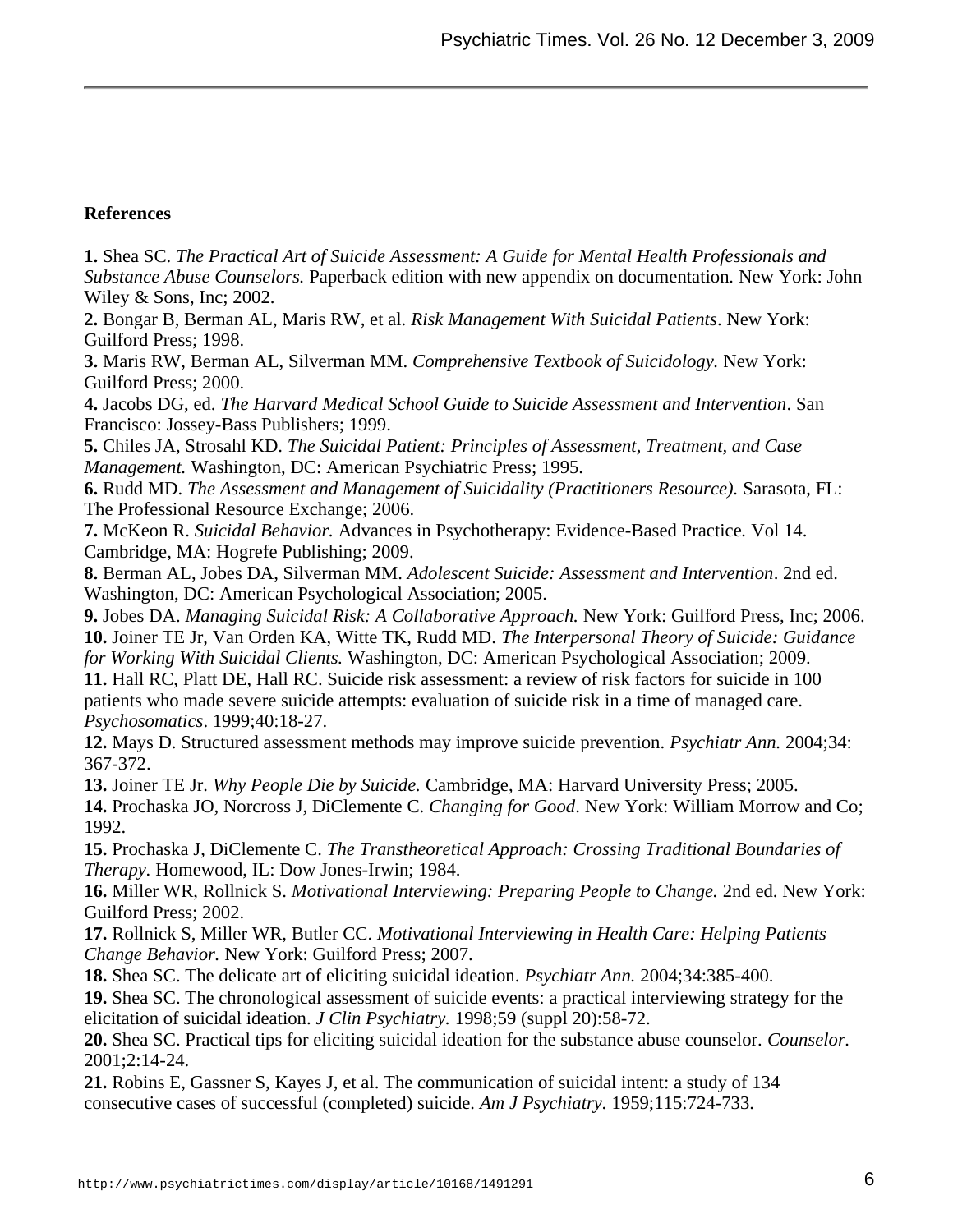# Psychiatric Times

PsychiatricTimes.com. CLINICAL

## **Suicide Assessment**

### *Part 2: Uncovering Suicidal Intent Using the Chronological Assessment of Suicide Events (CASE Approach)*

By Shawn Christopher Shea, MD | December 21, 2009

(Part 1 of this article online: "Uncovering Suicidal IntentA Sophisticated Art" ) Dr Shea is director of the Training Institute for Suicide Assessment and Clinical Interviewing ( www.suicideassessment.com) and adjunct professor in the department of psychiatry at the Dartmouth Medical School in Hanover, NH. He reports no conflicts of interest concerning the subject matter of this article.



suicide. The extent, thoroughness, and time spent by the patient on suicidal planning may, not in all, but in some patients be a better reflection of the seriousness of their intent and the proximity of their desire to proceed on that intent than the patient's actual stated intent. Such reflections of intent may prove to be lifesaving pieces of the suicide assessment puzzle.

The interviewing strategy known as the Chronological Assessment of Suicide Events (the CASE Approach) was designed to minimize the likelihood that at the time of risk formulation, such essential pieces of the puzzle would be missing. The goal was to create a practical interviewing strategy that could be reliably used to maximize the validity of the patient's stated and reflected intent while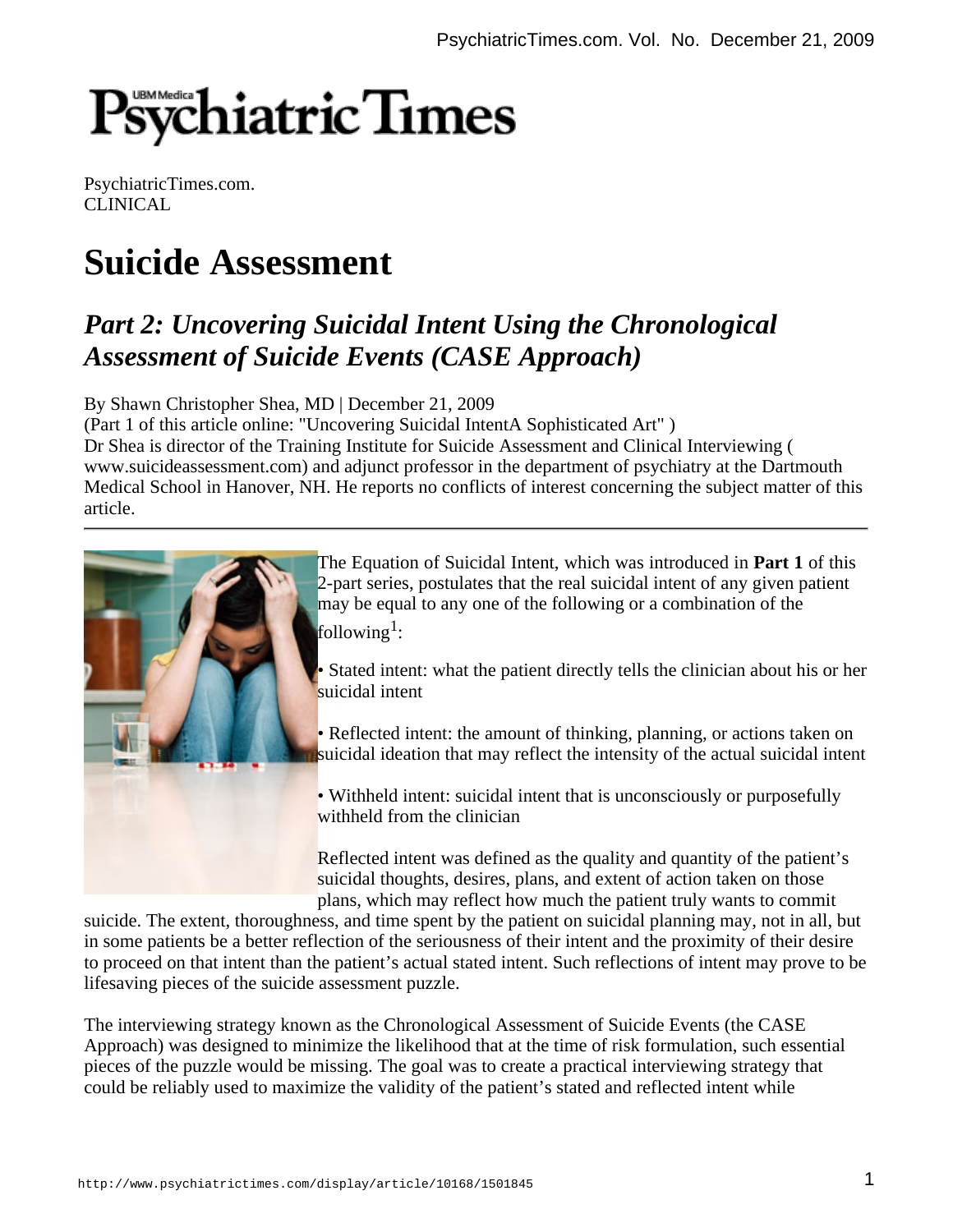minimizing withheld intent—no matter how tired or overwhelmed the clinician might be or how hectic the clinical environment may have become. The ultimate goal of the interviewing strategy is to help the clinician determine the patient's actual suicidal intent.

#### **Key design elements and development**

The CASE Approach is a flexible, practical, and easily learned interviewing strategy for eliciting suicidal ideation, planning, behavior, desire, and intent. It was developed to help the clinician explore both the patient's inner pain and the suicidal planning that often reflects this pain. It was specifically designed to help transform the hindrances that often block the open sharing of suicidal intent. Used effectively, it may lead a seriously dangerous patient—predisposed to withhold his suicidal intent—to share his intent. It may also help clinicians to determine more accurately the dangerousness of a patient by bringing to the surface hidden elements of the patient's reflected intent.

For clinicians, the practical problems related to uncovering a valid history of suicidal ideation, behaviors, desire, and intent are compounded by the hectic clinical settings of contemporary practice. The time constraints related to managed care pressures, the increased workloads necessitated by down-staffing, and an increasingly litigious society combine to place additional pressures on clinicians who may already be under considerable stress.

Moreover, complicated suicide assessments have a knack for occurring at the "wrong" times: in the middle of an extremely hectic clinic day or in the chaotic environment of a packed emergency department (ED) or crisis line center. And the stakes are high. An error can result in not only an unnecessary death—a terrible tragedy—but also in a lawsuit, much less important but very disturbing in its own right. In many suicide assessment scenarios, we find a harried clinician performing a difficult task, under extreme pressure, in an unforgiving environment. No wonder mistakes are made.

Some of the more common errors that occur during the elicitation of suicidal ideation are omissions, distortions, and assumptions—a potentially deadly triad. In my experience, as a past director of a psychiatric ED, a full-intake assessment center, and a call center, it appeared that errors in suicide assessment often did not stem from poor clinical decision making. More frequently, they seemed to result from a good clinical decision being made from a bad database. In my experience, the pieces of the puzzle most frequently distorted or missing at the time of the clinical formulation were those related to the extent of the patient's suicidal history, planning, and current intent.

The CASE Approach is not presented as the *right* way to elicit suicidal ideation or as a standard of care, but as a reasonable way that can help clinicians develop their own methodology. From an understanding of the CASE Approach, clinicians may directly adopt what they like, reject what they do not like, and add new ideas. It can be used and/or adapted with any suicide assessment protocol the clinician deems useful. The goal of the CASE Approach is to provide clinicians with a practical framework for exploring and better understanding how they approach eliciting suicidal ideation, behavior, desire, and intent so that they may develop an individualized approach with which they personally feel comfortable and competent.

#### **Background**

First developed at the Diagnostic and Evaluation Center of Western Psychiatric Institute and Clinic at the University of Pittsburgh in the 1980s, the CASE Approach was refined at the Department of Psychiatry in the Dartmouth Medical School and in front-line community mental health center work during the 1990s. Subsequent refinements in the 2000s have been implemented at the Training Institute for Suicide Assessment and Clinical Interviewing (TISA).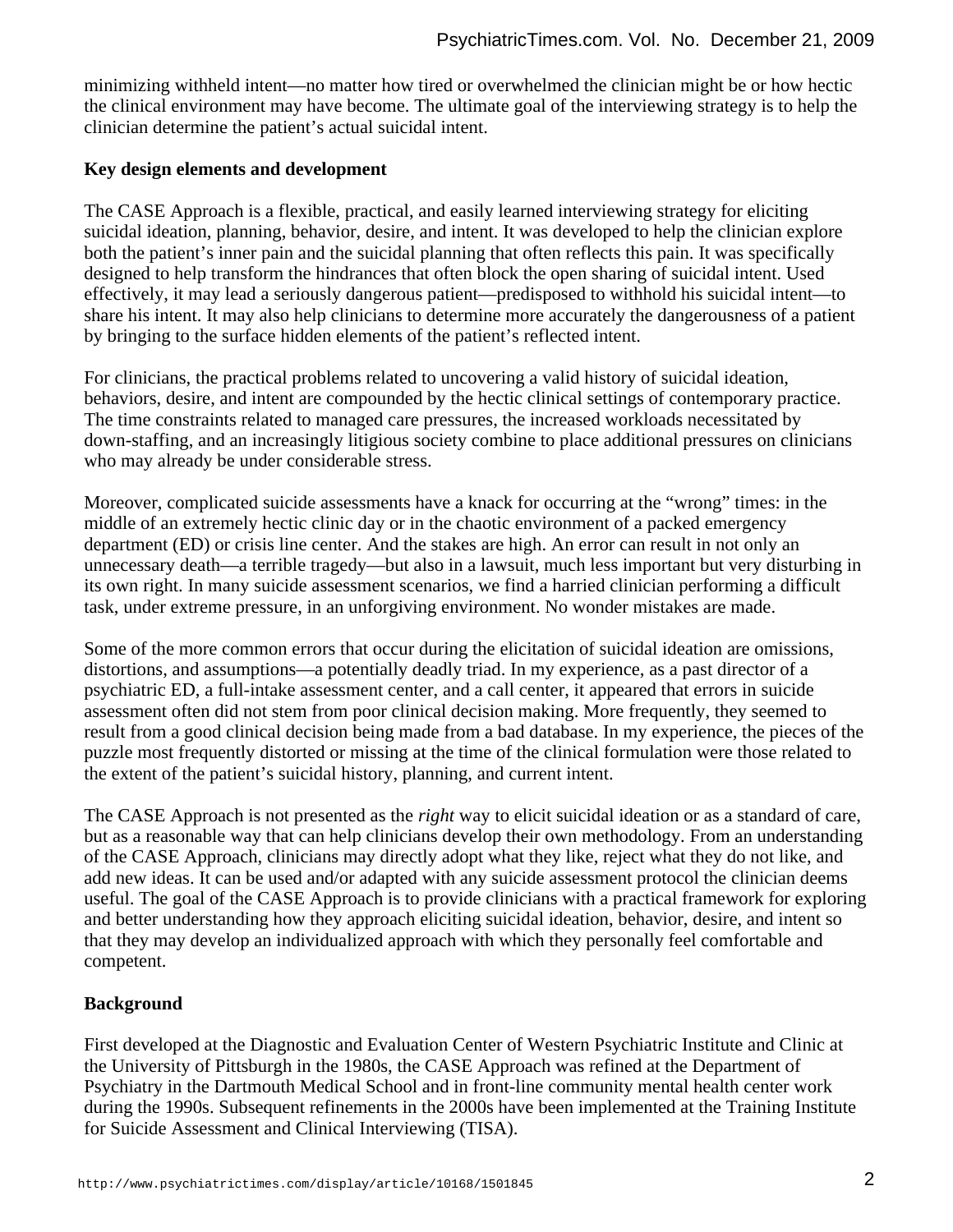The CASE Approach has been extensively described in the literature.<sup>2-6</sup> Interviewing techniques from the CASE Approach have been positively received among mental health professionals and suicidologists, substance abuse counselors, primary care clinicians, clinicians in the correctional system, legal experts, military/VA mental health professionals, and psychiatric residency directors.<sup>7-26</sup> A free training monograph on how to teach the CASE Approach to psychiatric residents and other mental health professionals as well as an article emphasizing the importance of incorporating training in uncovering suicidal ideation in clinical interviewing courses for psychiatric residents and other mental health disciplines has appeared in the literature. $27,28$ 

Organizationally, the CASE Approach is a recommended practice by organizations as diverse as Magellan and the government of British Columbia.<sup>29,30</sup> It is routinely taught as one of the core clinical courses provided at the annual meeting of the American Association of Suicidology (AAS).<sup>31</sup> It is also one of the techniques described in the 1-day Assessing and Managing Suicide Risk (AMSR) course cosponsored by the Suicide Prevention and Resource Center and the AAS and in the 2-day Recognizing and Responding to Suicide Risk course sponsored by the AAS.32,33

#### **The question of validity**

The noted social scientist Thomas Kuhn once quipped, "The answers you get depend upon the questions you ask."<sup>34</sup> In no clinical task is this more self-evident than in the elicitation of suicidal ideation, which remains—excluding that subset of patients with characterological disorder who may garner comfort through talk of suicide—one of the most taboo topics in our culture.

Helping patients share this sensitive material in a valid manner becomes one of the cornerstones of the art of eliciting suicidal ideation. Excellent lists of potentially useful questions for uncovering suicidal ideation exist.<sup>35</sup> It is important to contemplate not only what material needs to be asked but also what the impact of the phrasing of such questions is on the validity of the data received.

The problem of maximizing validity was addressed in the development of the CASE Approach by returning to the core clinical interviewing literature where specific "validity techniques"—created to uncover sensitive and taboo material such as incest and substance abuse—had been described in detail. These techniques were designed by experts in various disciplines, including psychiatry, clinical psychology, and counseling.

Validity techniques are used throughout the CASE Approach and emphasize not only the impact of what we ask, but of how we ask it. Consequently, to understand the practical use of the CASE Approach it is first important to review those validity techniques used to sensitively raise the topic of suicide and also those used to explore the patient's suicidal planning and behaviors once the topic has been raised.

#### **Two validity techniques for sensitively raising the topic of suicide**

Before one can explore a patient's suicidal ideation, the topic must first be addressed. Sometimes patients do so spontaneously. In other instances, the interviewer must raise the topic in a fashion that is both engaging and likely to foster open sharing. Two validity techniques may prove to be of value here: normalization and shame attenuation.

Normalization (the process of normalizing the topic for the patient) is an unobtrusive method of raising the issue of suicide.<sup>3</sup> The clinician can relate that he or she has had patients who were undergoing pains and/or stresses similar to those of the current interviewee and share that they had experienced suicidal thoughts. The clinician might say, "You know, Mike, some of my patients, when they are feeling as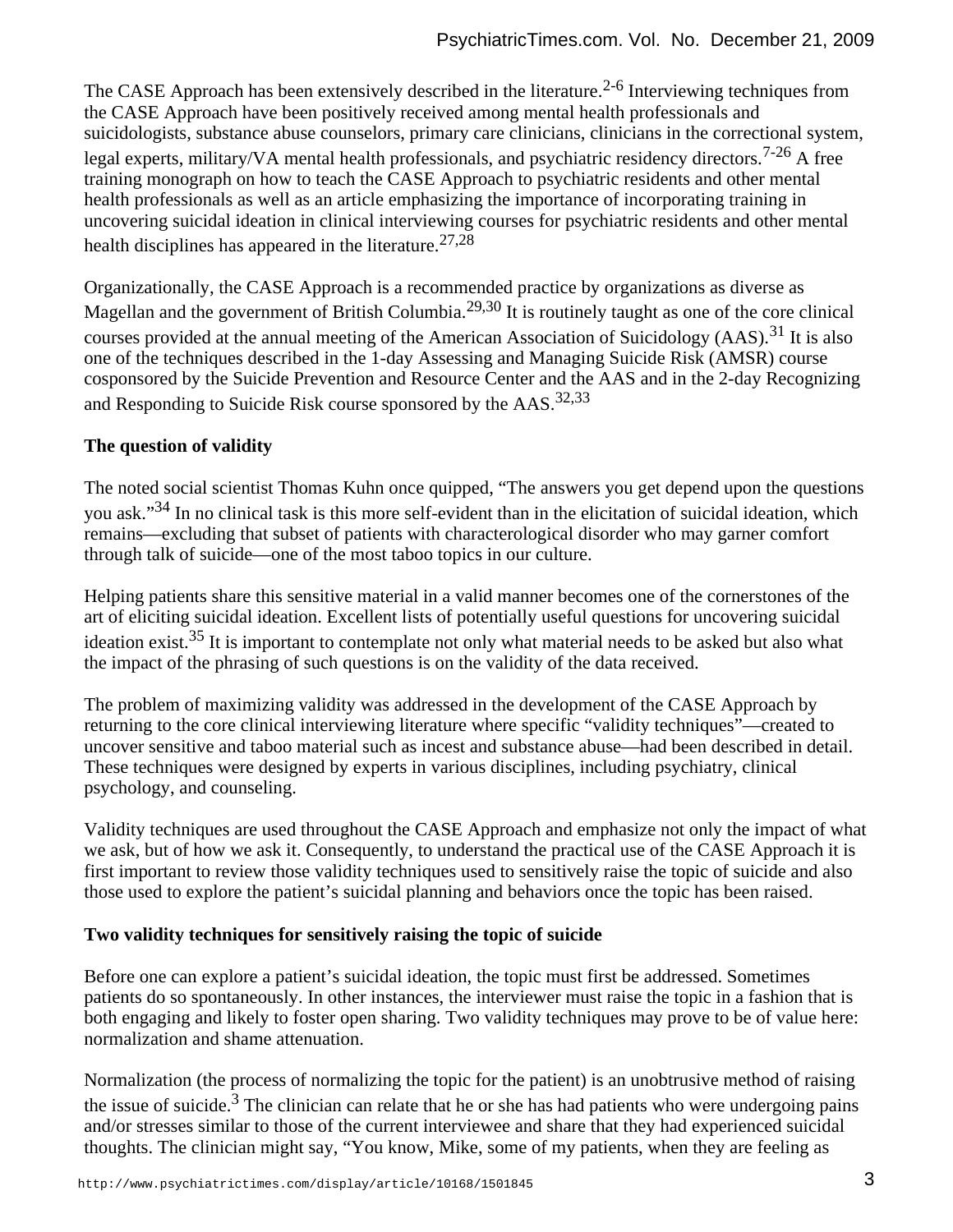stressed out and depressed as you have been feeling, tell me that they sometimes get thoughts of killing themselves. I'm wondering if you've been having any thoughts like that recently?" or simply "Sometimes when people feel as much pain as you are feeling, they have thought of killing themselves, has that happened to you?"

A related but slightly different method is to use the validity technique called shame attenuation.<sup>3</sup> With normalization, the patient is always asked to look at what other people have felt. With shame attenuation, the patient's own pain is used as the gateway to the topic of suicide. The clinician might ask, "Considering all of the pain you've been feeling in the past couple of weeks, I'm wondering if you have had any thoughts of killing yourself?"

Both techniques are effective and engaging. Whichever one feels most comfortable to the interviewer and/or may be best suited for a specific patient can be used. Sometimes patients who may be feeling awkward about having suicidal ideation (secondary to stigmatization) may respond particularly well to the reassurance that other people have had such feelings. If the patient denies any suicidal ideation, ask a second time, softening the second inquiry by asking for even subtle suicidal ideation, "Have you had fleeting thoughts of suicide, even for a moment or two?" Sometimes the answer is surprising, and it may prompt hesitant patients to begin sharing the depth of their pain and the extent of their ideation.

#### **Four cornerstone validity techniques used to explore the extent of suicidal ideation**

The following four validity techniques although not developed with suicide assessment per se in mind, form the cornerstones of the CASE Approach:

- Behavioral incident
- Gentle assumption
- Symptom amplification
- Denial of the specific

These techniques were devised to increase the likelihood of eliciting a valid response to any question that might raise sensitive or taboo material for the patient.

The techniques were created to help clinicians explore traditionally sensitive histories, including sexual abuse, physical and psychological abuse, alcohol and drug use, and violence and antisocial behavior. Consequently, in addition to being useful in eliciting suicidal ideation, these validity techniques are "the bread and butter" of busy mental health professionals, substance abuse counselors, crisis line workers and counselors, and primary care clinicians whose patients often have sensitive issues they hesitate to discuss.

#### *Behavioral incident*

A patient may provide distorted information for any number of reasons, including anxiety, embarrassment, protecting family secrets, unconscious defense mechanisms, or conscious attempts at deception. These distortions are more likely to appear if the interviewer asks a patient for opinions rather than behavioral descriptions of events.

Behavioral incidents, originally described by Gerald Pascal,  $36$  are questions that ask for specific facts, behavioral details, or trains of thought (called fact-finding behavioral incidents), such as, "How many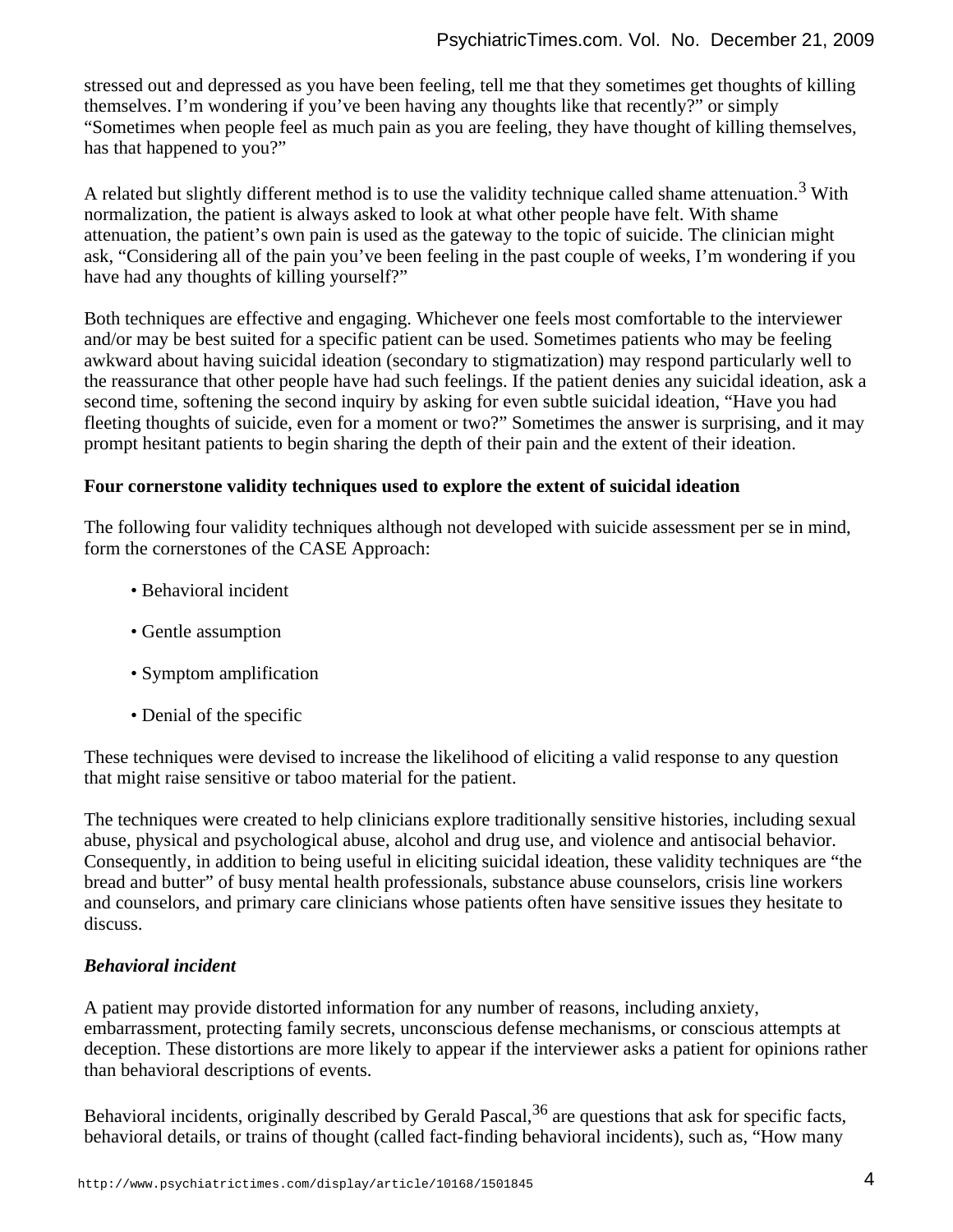pills did you take?" or that simply ask the patient what happened sequentially (called sequencing behavioral incidents), such as, "What did she say next?" or "What did your father do then?" By using a series of behavioral incidents, the interviewer can sometimes help a patient enhance validity by re-creating, step by step, the unfolding of a potentially taboo topic such as a suicide attempt.

As Pascal states, it is generally best for clinicians to make their own clinical judgments on the basis of the details of the story itself rather than relying on patients to proffer "objective opinions" on matters that have strong subjective implications. The following are prototypes of typical behavioral incidents:

- Did you put the razor blade up to your wrist? (fact-finding behavioral incident)
- How many bottles of pills did you actually store up? (fact-finding behavioral incident)
- When you say that "you taught your son a lesson" what did you actually do? (fact-finding behavioral incident)
- What did your father say right after he hit you? (sequencing behavioral incident)
- Tell me what happened next? (sequencing behavioral incident)

Clinical caveat: Behavioral incidents are outstanding at uncovering hidden information, but they are time-consuming. For instance, the time it would take to do a full initial intake only using behavioral incidents would be impractical. Obviously, the interviewer must pick and choose when to employ behavioral incidents, with a heavy emphasis on use when sensitive areas such as drug abuse, domestic violence, and suicide assessment are at issue.

#### *Gentle assumption*

Gentle assumption (originally delineated by Pomeroy and colleagues<sup>37</sup> for use in eliciting a valid sex history) is used when a clinician suspects that a patient may be hesitant to discuss a taboo behavior. With gentle assumption, the clinician assumes that the potentially embarrassing or incriminating behavior is occurring and frames his question accordingly, in a gentle tone of voice.

Questions about sexual history, such as, "What do you experience when you masturbate?" or "How frequently do you find yourself masturbating?" have been found to be much more likely to yield valid answers than, "Do you masturbate?" If the clinician is concerned that the patient may be potentially disconcerted by the assumptive nature of the question, it can be softened by adding the phrase "if at all" (eg, "How often do you find yourself masturbating, if at all?"). If engagement has gone well and an appropriate tone of voice is used, patients are seldom bothered by gentle assumptions. The following are prototypes of gentle assumption:

- What other street drugs have you ever tried?
- What other types of vandalism have you been involved in?
- What kinds of problems have you ever had at work?
- What other ways have you thought of killing yourself?

Clinical caveat: Gentle assumptions are powerful examples of leading questions. The clinician must use them with care. They should not be used with patients who may feel intimidated by the clinician or with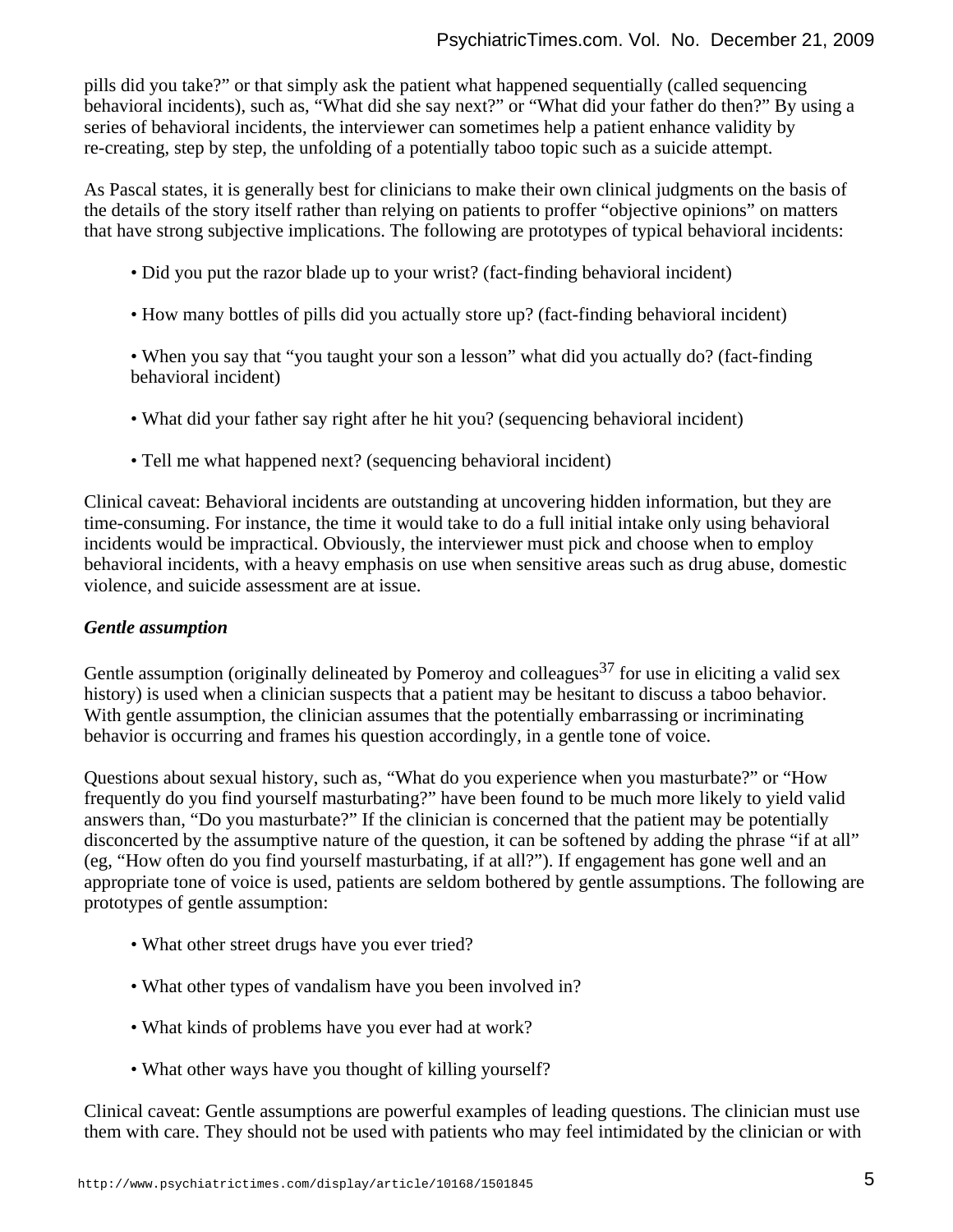patients who are trying to provide what they think the clinician wants to hear. For instance, they are inappropriate with children when uncovering abuse histories because they could potentially lead to false memories of abuse.

#### *Denial of the specific*

After a patient has denied a generic question, it is surprising how many positives will be uncovered if the patient is asked a series of questions about specific entities. This technique appears to jar the memory, and it also appears to be harder to falsely deny a specific as opposed to a generic question.<sup>3</sup> Examples of denial of the specific, concerning drug use, would be: "Have you ever tried cocaine?" "Have you ever smoked crack?" "Have you ever used crystal meth?" and "Have you ever dropped acid?" The following are prototypes of denial of the specific:

- Have you thought of shooting yourself?
- Have you thought of overdosing?
- Have you thought of hanging yourself?

Clinical caveat: It is important to frame each denial of the specific as a separate question, pausing between each inquiry and waiting for the patient's denial or admission before asking the next question. The clinician should avoid combining the inquiries into a single question, such as, "Have you thought of shooting yourself, overdosing, or hanging yourself?" A series of items combined in this way is called a "cannon question." Such cannon questions frequently lead to invalid information because patients only hear parts of them or choose to respond to only one item in the string—often the last one.

#### *Symptom amplification*

This technique is based on the observation that patients often minimize the frequency or amount of their disturbing behaviors, such as the amount they drink or the frequency with which they gamble. Symptom amplification bypasses this minimizing mechanism: it sets the upper limits of the quantity in the question at such a high level that the clinician is still aware that there is a significant problem when the patient downplays the amount.<sup>3</sup> For a question to be viewed as symptom amplification, the clinician must suggest an actual number.

For instance, when a clinician asks "How much liquor can you hold in a single night. . . a pint? a fifth?" and the patient responds, "Oh no, not a fifth, I don't know, maybe a pint," the clinician is still alerted that there is a problem despite the patient's minimizations. The beauty of the technique lies in the fact that it avoids the creation of a confrontational atmosphere, even though the patient is patently minimizing behavior. It always involves the interviewer suggesting a specific number, set high.

It is worth repeating that symptom amplification is used in an effort to determine an actual quantity and it is only used if the clinician suspects that the patient is about to minimize. It would not be used with a client who wanted to "maximize," as with an adolescent who might want to give the impression that he is a "big-time drinker." The following are examples of symptom amplification.

- How many physical fights have you had in your whole life . . . 25, 40, 50?
- How many times have you tripped on acid in your whole life . . . 25, 40, 100 times or more?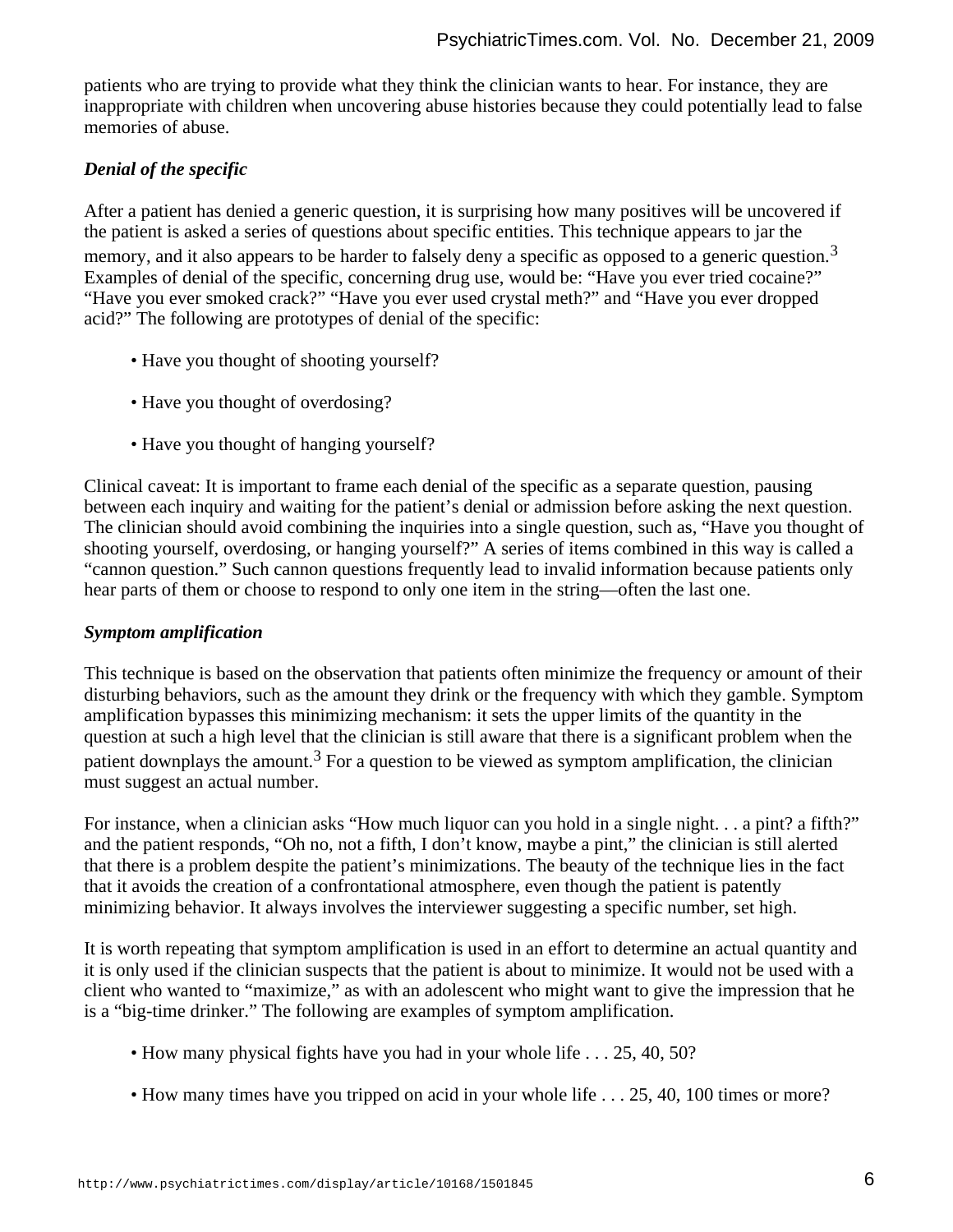• On the days when your thoughts of suicide are most intense, how much of your time do you spend thinking about killing yourself . . . 70% of your waking hours, 80%, 90%?

Clinical caveat: The clinician must be careful not to set the upper limit at such a high number that it seems absurd or creates the appearance that the interviewer doesn't know what he or she is talking about.

#### **The macrostructure of the CASE Approach: avoiding errors of omission**

The patient's history of suicidal ideation and actions can appear, at first glance, as a sprawling hodgepodge of details spanning the patient's life. The gathering of this vital information in a short period while attending to the delicate issues regarding patient engagement is a daunting task.

Besides invalid data, the other major problem for the front-line clinician is missing puzzle pieces, ie, errors of omission. A 2-part question faced the developers of the CASE Approach, "Why do interviewers frequently miss important data while eliciting suicidal ideation? Is there a way to decrease such errors of omission?"

The answers lie in a field of study known as facilics. Facilics is the study of how clinicians effectively structure interviews and has given rise to the supervision method known as "facilic supervision." This is a supervision system designed to train clinicians to uncover a comprehensive database while ensuring that the patient feels that he has been talking with a caring clinician rather than "being interviewed" by some guy with a clipboard.

From a technical standpoint, facilics is the study of how clinicians structure interviews, explore databases, make transitions, and use time. Over the past 20 years, facilic supervision has become a popular tool.<sup>3,28,38,39</sup> It is used to train psychiatric residents and clinicians across disciplines to efficiently and sensitively perform an initial interview—including a DSM-IV-TR differential and a bio-psycho-social-spiritual overview.<sup>40</sup>

According to facilic principles, clinicians tend to make more errors of omission as the amount and range of required data increase. Errors of omission decrease if the clinician can split a large amount of data into smaller, well-defined regions. With such well-defined and limited data regions, the interviewer can more easily recognize when a patient has wandered from the subject. The clinician is also more apt to easily track whether the desired inquiry has been completed and does not feel as overwhelmed by the interview process.

If the desired data within each region is logically chosen, the databases make innate sense to the interviewer and require little memorization. Such a simplified interview format is easily learned and hard to forget, and it provides a reliable interview strategy available on a consistent basis no matter how stressed the clinician may feel.

These principles are applied to the elicitation of suicidal ideation by organizing the sprawling set of clinically relevant questions into 4 smaller and more manageable regions. The regions represent 4 contiguous time frames from the distant past to the present, hence the name "chronological." In each region the clinician investigates the suicidal ideation and actions present during that specific time frame. Generally, each region is explored thoroughly before moving to the next; the clinician consciously chooses not to move with a patient's tangential wandering unless there is a very good reason to do so. In the description below, the term "suicide events" can include any of the following: death wishes, suicidal feelings and thoughts, planning, behaviors, desire, and intent.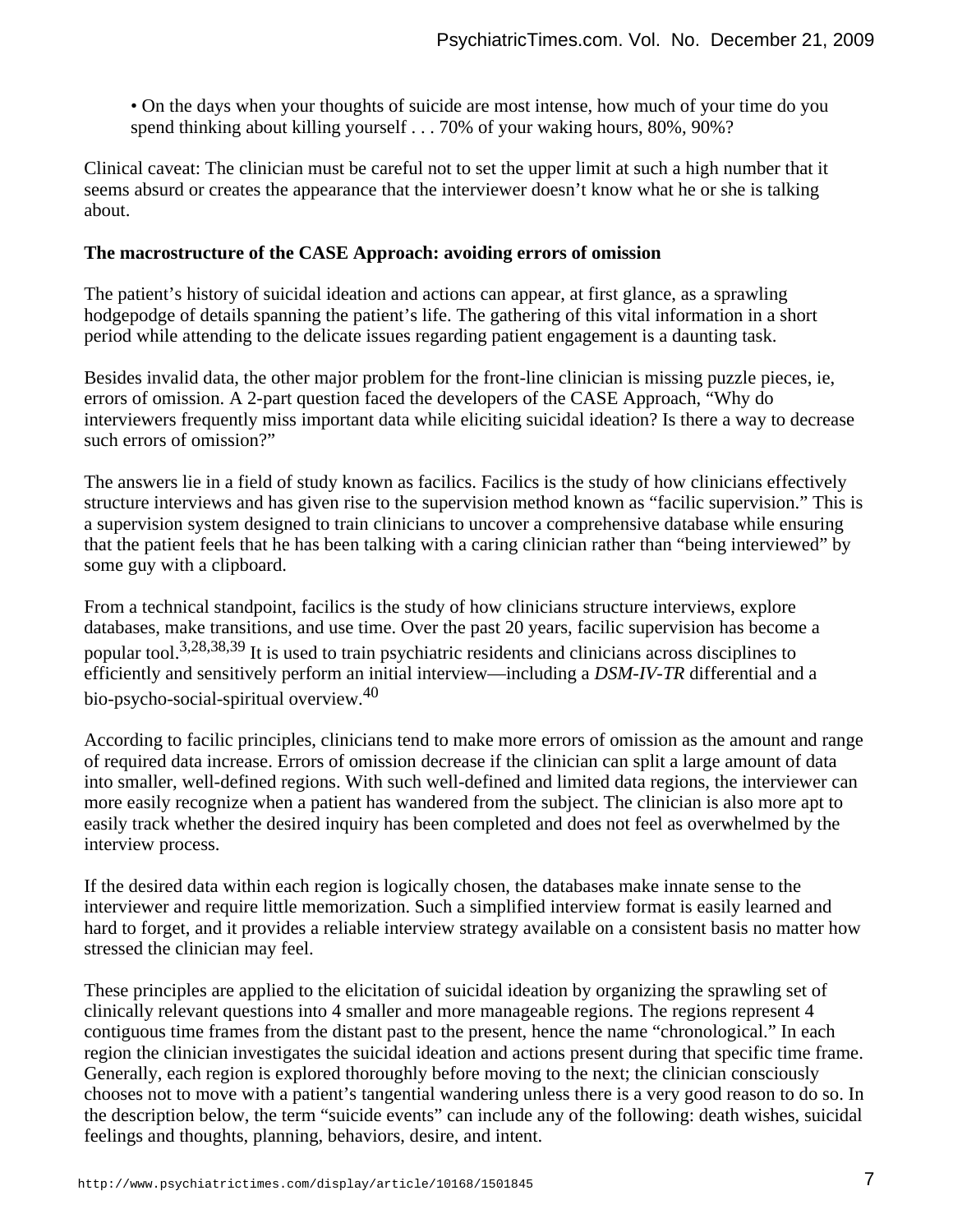In the CASE Approach (**Figure 1**) the clinician sequentially explores the following 4 chronological regions in this order:

1. Presenting suicide events (past 48 hours)

2. Recent suicide events (over the preceding 2 months)

3. Past suicide events (from 2 months ago back in time)

4. Immediate suicide events (suicidal feelings, ideation, and intent that arise during the interview itself)

The sequencing of the regions shown in **Figure 1** was specifically designed to maximize both engagement and the validity of the obtained data. For most patients, once the topic of suicide has been raised, it seems natural to talk about the presenting ideation or attempt, if one exists, first. Following this exploration, it is easy for the interviewer to make a natural progression into recent ideation followed by past suicide events.



When performed sensitively by the interviewer, explorations of the 3 time frames before the interview generally improve both engagement and trust as the patient realizes that it is okay to talk about suicidal ideation. Once trust has been maximized, it is hoped that this positive alliance will increase the likelihood of the patient sharing valid information. It is then an opportune time to explore suicidal ideation and intentions that are being experienced by the patient during the interview itself, a critically important area of a suicide assessment. Here, the most subtle nuances of facial expression or hesitancy of speech may indicate that a suicide attempt is imminent.

#### **The microstructure of the CASE Approach: exploring specific time frames**

When exploring each of the 4 time frames, the CASE Approach addresses 2 complementary aspects of interviewing strategy: (1) Which data are important to gather in this time frame? (2) Which specific validity techniques may be the most valuable for uncovering the desired data and what sequence may enhance their effectiveness?

In this article, a brief but illustrative overview of the exploration of each time frame is presented. This overview emphasizes the required database for each region. In two of the regions—presenting suicide events and recent suicide events—the second aspect, concerning the actual choice of validity techniques and their sequencing, will be delineated in full, including a reconstructed dialogue of the techniques put into action.

For the interested reader, an article that details the recommended interviewing techniques and sequencing for all 4 time frames of the CASE Approach can be found at the TISA Web site ( http://www.suicideassessment.com). A word-for-word annotated transcript of the entire CASE

Approach used in a patient with a complicated presentation is also available.<sup>2</sup>

#### *Step 1: The exploration of presenting suicide events*

Whether the patient spontaneously raises the topic of suicide or the topic is sensitively uncovered with techniques such as normalization or shame attenuation, if the suicidal events are active during the previous 2 days' time, they are viewed as "presenting events," in the sense that the patient has been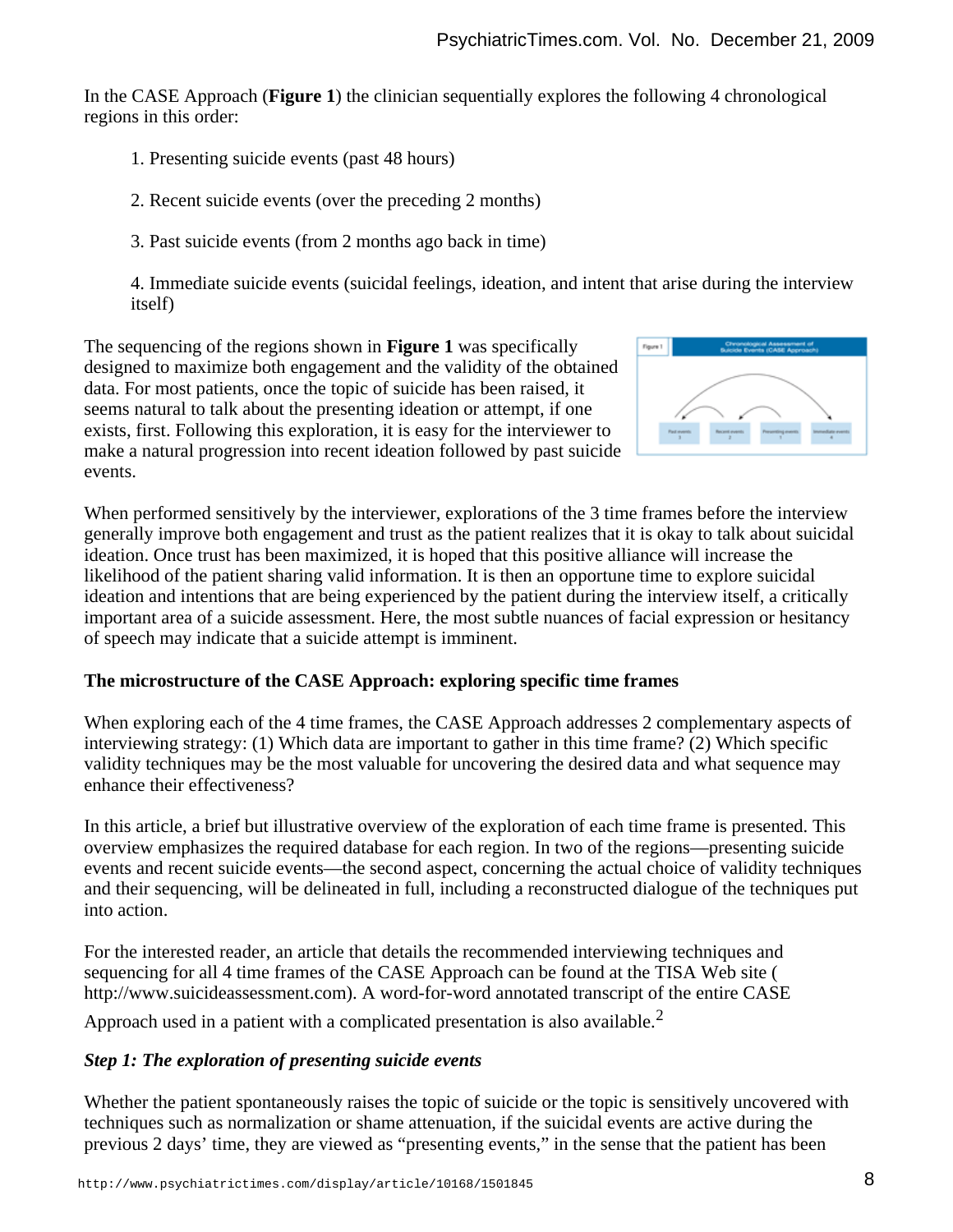"currently" experiencing them. If a patient presents with such current suicidal behavior or with pressing suicidal ideation, it becomes critical to understand their severity. Depending on the severity of the ideation or attempt, the patient may require hospitalization or further crisis intervention. Moreover, the clinician's formulation of the patient's immediate risk will determine the urgency of recommended follow-up, whether this triage is made from an ED or from a crisis hotline.

But what specific information would give the clinician the most accurate picture of the seriousness of presenting suicidal thought or behavior? The answer seems to lie in entering the patient's world at the time of the suicidal ideation, to find out exactly how close the patient came to attempting or completing suicide. If there was indeed an attempt, then answers to the following questions can provide valuable information:

• How did the patient try to commit suicide? (What method was used?)

• How serious was the action taken with this method? (If the patient overdosed, what pills and how many were taken? If the patient cut himself, where was the cut, and did it require stitches?)

• How serious were the patient's intentions? (Did the patient tell anyone about the attempt afterwards? Did the patient hint to anyone beforehand? Did the patient make the attempt in an isolated area or in a place where he or she was likely to be found? Did the patient write a will, check on insurance, write suicide notes, or say good-bye to significant others in the days preceding the event? How many pills were left in the bottle?)

• How does the patient feel about the fact that the attempt was not completed? (A very good question here is "What are some of your thoughts about the fact that you are still alive now?")

- Was the attempt well planned or an impulsive act?
- Did alcohol or drugs play a role in the attempt?

• Were interpersonal factors a major role in the attempt? These factors might include feelings of failure or speculation that the world would be better off without the patient, as well as anger toward others (a suicide attempt undertaken to make others feel pain or guilt).

- Did a specific stressor or set of stressors prompt the attempt?
- At the time of the attempt, how hopeless did the patient feel?
- Why did the attempt fail? (How was the patient found, and how did the patient finally get help?)

Answers to such questions can provide invaluable information regarding how serious the patient's attempt was, reflecting the patient's true intent to die, no matter what the patient's stated intent may be. Statistical risk factors will not reveal whether a given patient intended death or not. Aside from patients who may accidentally kill themselves when not intending to die (ie, perhaps acute intoxication has so clouded the patient's consciousness that he or she becomes unaware of how many pills have been ingested), in most instances people kill themselves because they have decided to do so. Suicide is not only an act of the heart but an act of the mind—a cognitive decision.

If no actual attempt has been made in the past 48 hours, then it is the reflected intent—the extent of suicidal desire, ideation, planning, and procurement of means—that will help the clinician determine the triage (inpatient versus outpatient) and rapidity of follow-up if outpatient care is recommended. This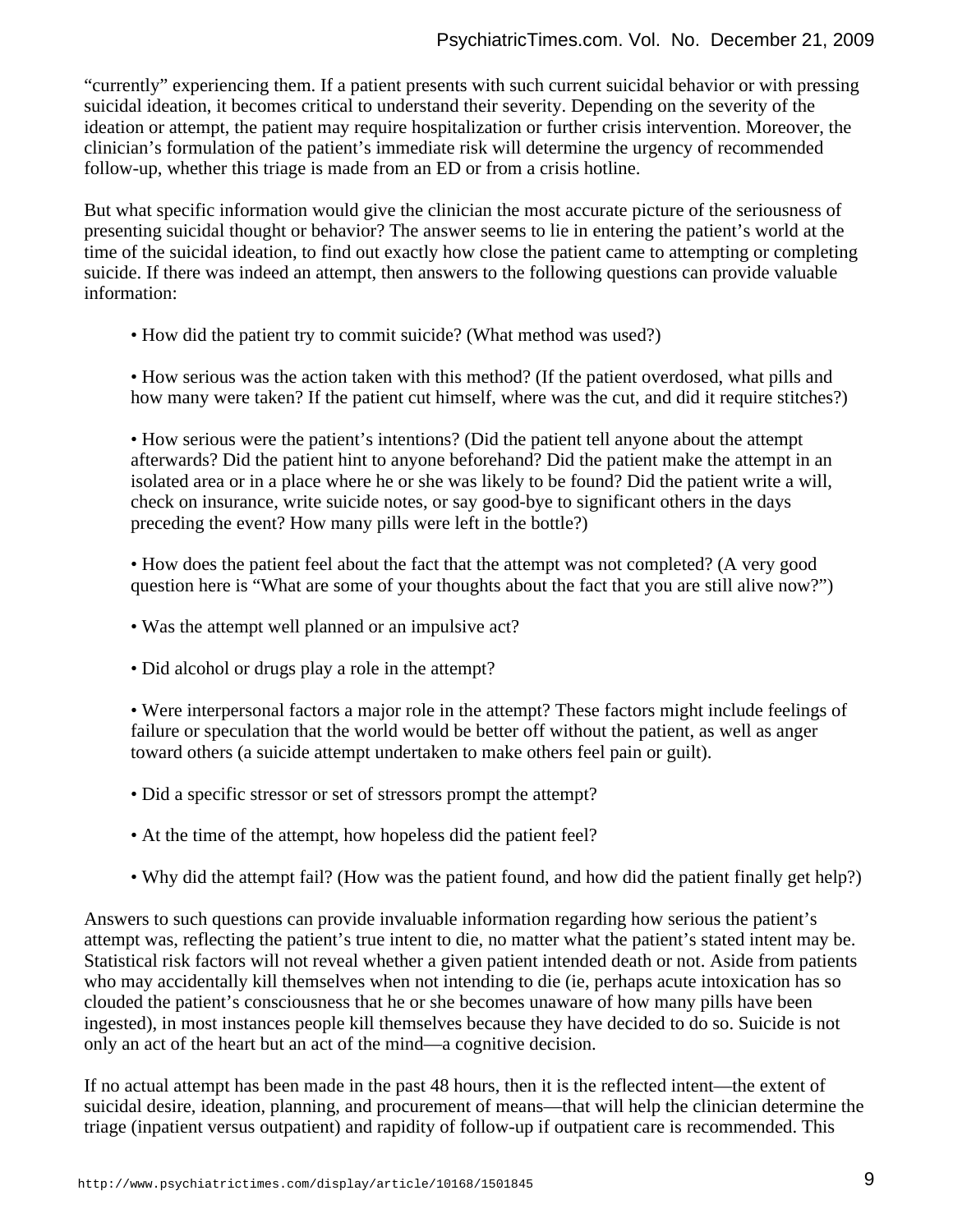information is coupled with what has been uncovered regarding risk factors, protective factors, and warning signs in other areas of the interview in determining safe disposition and follow-up whether seeing the patient in a clinic or ED, or listening to the patient on a crisis line.

For these reasons, it is useful to find answers to the questions described above if an attempt has occurred, or if one has not, a detailed uncovering of suicidal ideation and reflected intent is helpful. At first glance, especially for a clinician in training, this list of questions may appear intimidating to remember. Fortunately, one of the validity techniques discussed earlier—the behavioral incident—can provide the clinician with a simpler and more logical approach than memorization. The reader will recall that behavioral incidents are used when the clinician asks for a specific piece of data (eg, "Did you put the gun up to your head?") or asks the patient to continue a description of what happened sequentially (eg, "Tell me what you did next").

In the CASE Approach, during the exploration of the presenting events, the interviewer asks the patient to describe the suicide attempt or ideation itself from beginning to end. During this description the clinician gently, but persistently, uses a series of behavioral incidents guiding the patient to create a "verbal videotape" of the attempt, step by step. Readers familiar with cognitive behavioral therapy (CBT) and dialectical behavioral therapy will recognize this strategy as one of the cornerstone assessment tools—behavioral analysis.

If the patient begins to skip over an important piece of the account, the clinician gently stops the patient. The clinician "rewinds the videotape" by asking the patient to return to where the gap began. The clinician then uses a string of behavioral incidents from that point forward to fill in the gap, until the clinician feels confident that he has an accurate picture of what happened.

This serial use of behavioral incidents not only increases the clinician's understanding of the extent of the patient's intent and actions, it also decreases any unwarranted assumptions by the clinician that may distort the database. Creating such a verbal videotape, the clinician will frequently cover all of the material described above in a naturally unfolding conversational mode, without much need for memorization of what questions to ask when.

The serial use of behavioral incidents can be particularly powerful at uncovering the extent of action taken by the patient regarding a specific suicide plan, an area in which patients frequently minimize. For example, the series may look something like this in a patient who actually took some actions with a gun: "Do you have a gun in the house?" "Have you ever gotten the gun out with the intention of thinking about using it to kill yourself?" "When did you do this?" "Where were you sitting when you had the gun out?" "Did you load the gun?" "What did you do next?" "Did you put the gun up to your body or head?" "Did you take the safety off or load the chamber?" "How long did you hold the gun there?" "What thoughts were going through your mind then?" "What did you do then?" "What stopped you from pulling the trigger?"

In this fashion, the clinician can feel more confident at obtaining a valid picture of how close the patient actually came to committing suicide. The resulting scenario may prove to be radically different—and more suggestive of imminent danger—from what would have been assumed if the interviewer had merely asked, "Did you come close to actually using the gun?" to which an embarrassed or cagey patient may quickly reply, "Oh no, not really." Once again, an example of reflected intent being potentially more accurate than the patient's stated intent.

Also note, in the above sequence, the use of questions such as, "When did you do this?" and "Where were you sitting when you had the gun out?" These types of questions, also borrowed from CBT, are known as "anchor questions" for they anchor the patient into a specific memory as opposed to a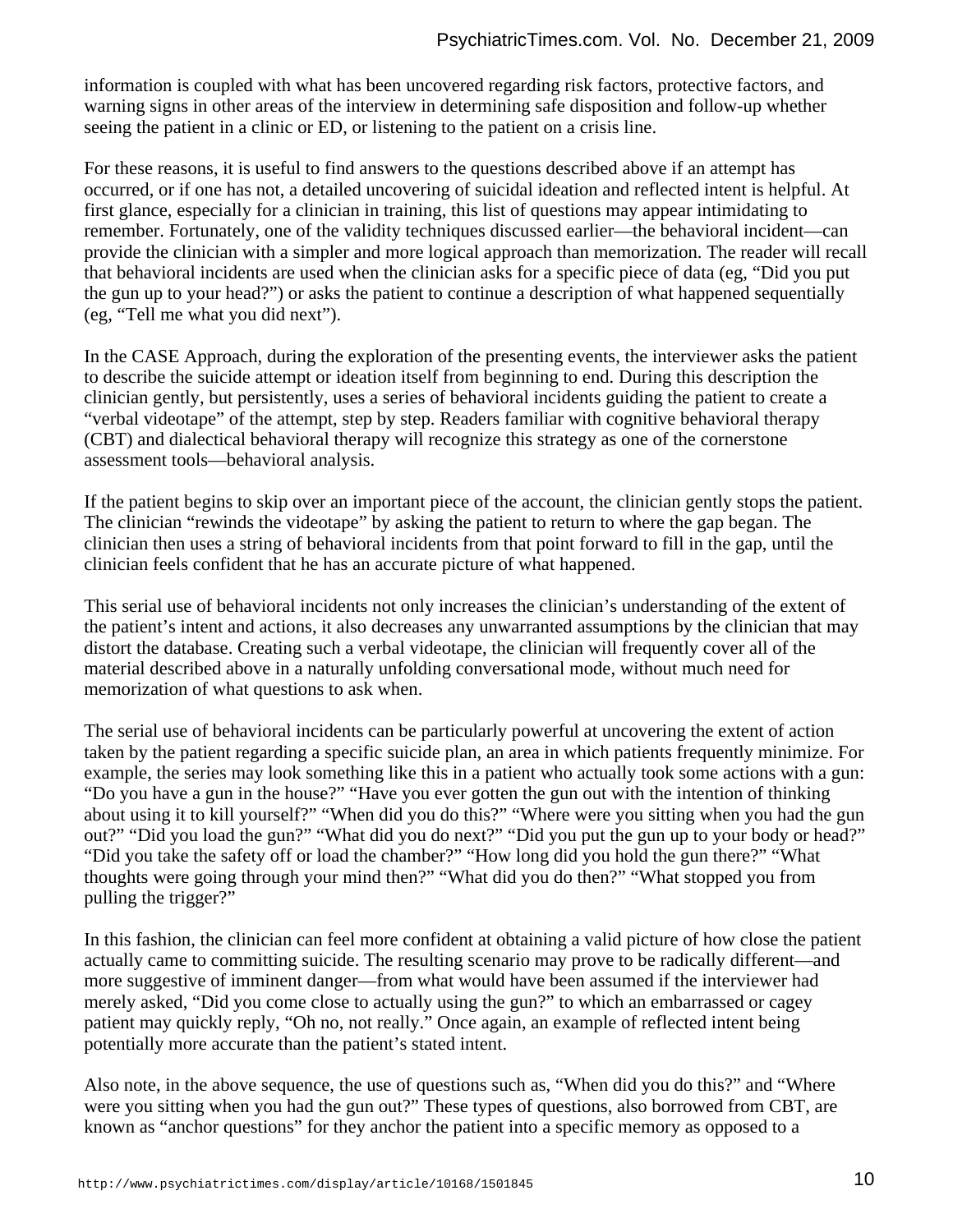collection of nebulous feelings. Such a refined focus will often bring forth more valid information as the episode becomes both more real and more vivid to the patient.

The exploration of presenting suicide events can be summarized as follows. The clinician begins with a question, such as, "It sounds like last night was a very difficult time. It will help me to understand exactly what you experienced if you can sort of walk me through what happened step by step. Once you decided to kill yourself, what did you do next?"

As the patient begins to describe the unfolding suicide attempt, the clinician uses 1 or 2 anchor questions to maximize validity. The interviewer then proceeds to use a series of behavioral incidents, making it easy to picture the unfolding events—the "verbal videotape." The strategy and the metaphor of making a verbal video tape has been quite popular with residents and graduate students, as well as front-line staff, for the clinical task seems clear and is easily remembered even at 3 am in a busy ED. The best way to further our understanding of exploring the region of presenting events using the CASE Approach is to see the strategy in action.

#### *Clinical illustration of Step 1: exploring the region of presenting suicide events (past 48 hours)*

Frank Thompson is a good soul. He is also a tired soul. He commented to the charge nurse, "I've had a good life, I don't know, maybe it's just time to pass on." Frank has been a farmer in the rolling hills of western Pennsylvania for over 5 decades. His dad was a farmer. His grandfathers were both farmers. He was married to a wonderful woman, Sally, for 50 years. She died of brain cancer 2 years ago. Frank is plagued by diabetes and moderately severe heart and lung disease from having sucked on far too many cigarettes for far too many years. He occasionally uses oxygen to help with his labored breathing. Frank has had 7 hospitalizations since Sally died. Since her death, he has developed a mild drinking problem. On top of it all, there is a chance that he is going to lose his farm to foreclosure.

Frank has 5 children and 21 grandchildren and a pack of great grandkids to boot. His children are supportive, but only 1 lives nearby—Nick. It is Nick who has brought his dad in to the ED. Nick received a call from his dad earlier in the morning that he wasn't doing well. Nick got off work early and was caught off-guard by the depressive look of his father. Later during the night, while the two of them were sitting on the front porch, his dad shared a secret that prompted Nick to get in the car and bring him down to the ED immediately. Apparently, his dad had taken a handful of aspirin and some antibiotics 2 days ago.

We are picking up this interview about 20 minutes deep, where the clinician is about to enter the region of presenting events using the CASE Approach:

Patient: It's been a long haul over the past 2 years. Sometimes too long a haul, if you know what I mean. I'm way too old for all this crap.

**Clinician:** And it's got to be hard to do it alone.

**Patient:** You bet! With Sally gone it's all so very different.

**Clinician:** I'm sure the pain of her loss is beyond words. With that amount of pain on board, Mr Thompson, have you had any thoughts of killing yourself? (shame attenuation used to gently raise the topic of suicide)

**Patient:** I suppose my son may have already said something to you. . . . I took some pills . . . I know it was dumb, but nothing came of it anyway.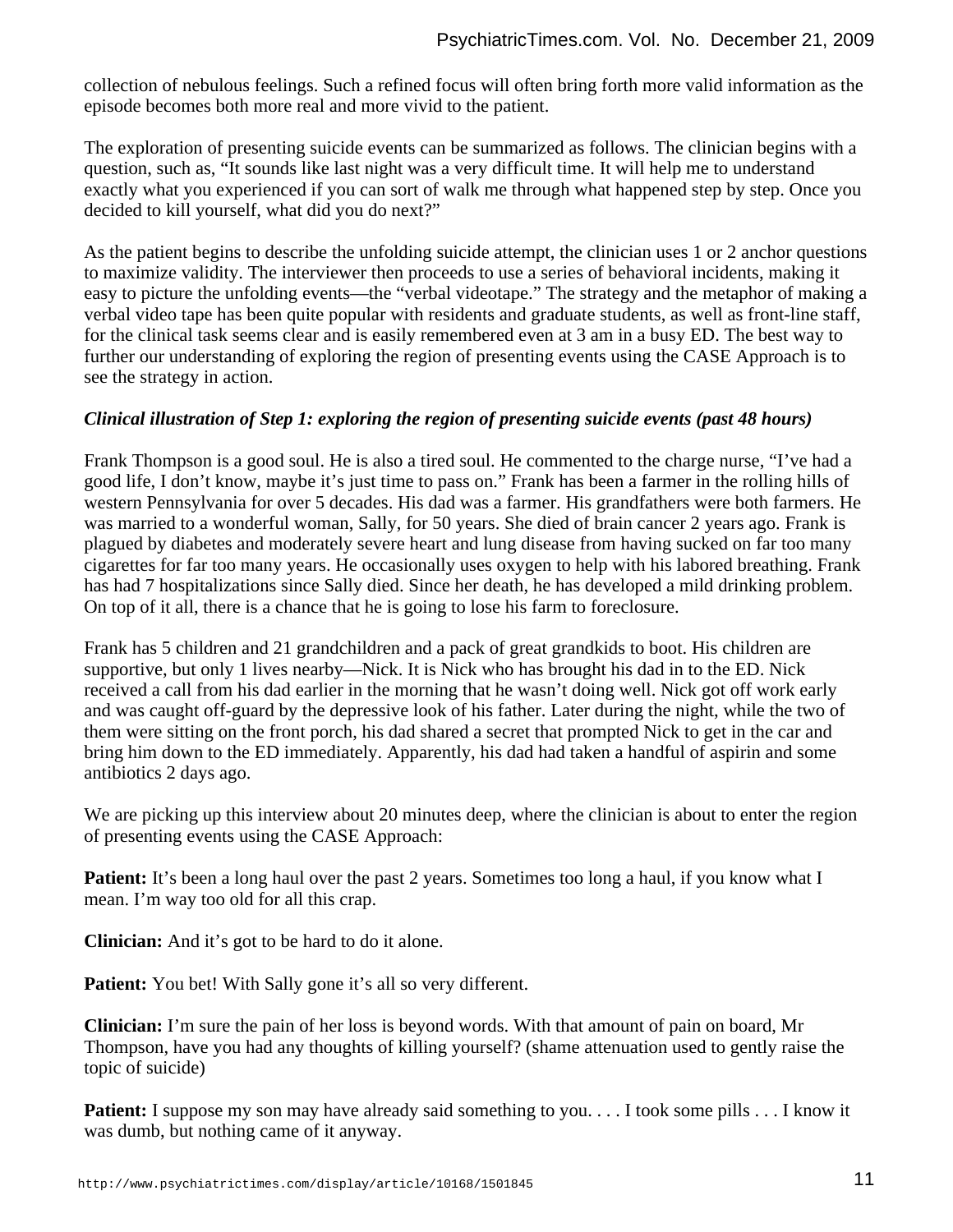#### **Clinician:** When was that? (behavioral incident)

**Patient:** Couple of nights ago. But like I said, nothing came of it. I'm not sure I need any help. I'm not going to do anything stupid, you don't have to worry about that. (Note that the clinician is not going to take the clients "stated intent" as necessarily an accurate picture of his real intent. Instead, the clinician is going to uncover Mr Thompson's reflected intent by weaving a verbal videotape using behavioral incidents.)

**Clinician:** You know what, Mr Thompson . . . that may be true, but I just want to get a better feeling for what you've been going through so we can make a wise decision together. Where were you when you took the pills? (behavioral incident serving as an anchor point)

**Patient:** In the kitchen. I was sitting in a little kitchen nook where Sally and I used to eat lunch. I always loved that little place.

**Clinician:** (gently smiling) Yea, I bet it brings back warm memories of Sally.

Patient: (smiling back) Yea, it does.

**Clinician:** What kind of pills did you take? (behavioral incident)

**Patient:** Some aspirin, some penicillin.

**Clinician:** How much did you take of each one? (behavioral incident)

**Patient:** About a handful of each. (Note that there can be quite a difference in what a patient means by a "handful." It is a perfect time to clarify with a behavioral incident.)

**Clinician:** When you say a handful, how many of each do you mean? (behavioral incident)

**Patient:** About 10 of each.

**Clinician:** Any other pills?

**Patient:** (pause) I also took about 5 digoxin I'm on, more than I'm supposed to, I know that. (This is a fact that the son was unaware of and had not reported to the clinician.)

**Clinician:** Did you have any pills left? (behavioral incident)

**Patient:** Not a lot, I don't keep many pills in the house and my prescriptions have basically run out.

**Clinician:** Did you look for any other pills? (behavioral incident)

**Patient:** (pause) Not really pills (pause) I did go through the drawer wondering if there was any rat poison around, but I realized that was stupid too. (pause) Trust me, suicide is not the answer, God did not put us on this earth to kill ourselves. (Unexpected information is coming to the surface. Clearly, the son has not been told everything. The searching for the rat poison reflects more suicidal intent than might be expected from phrases like, "God did not put us on this earth to kill ourselves.")

**Clinician:** I'm glad you feel that way. And maybe we can help some too. At least I hope so.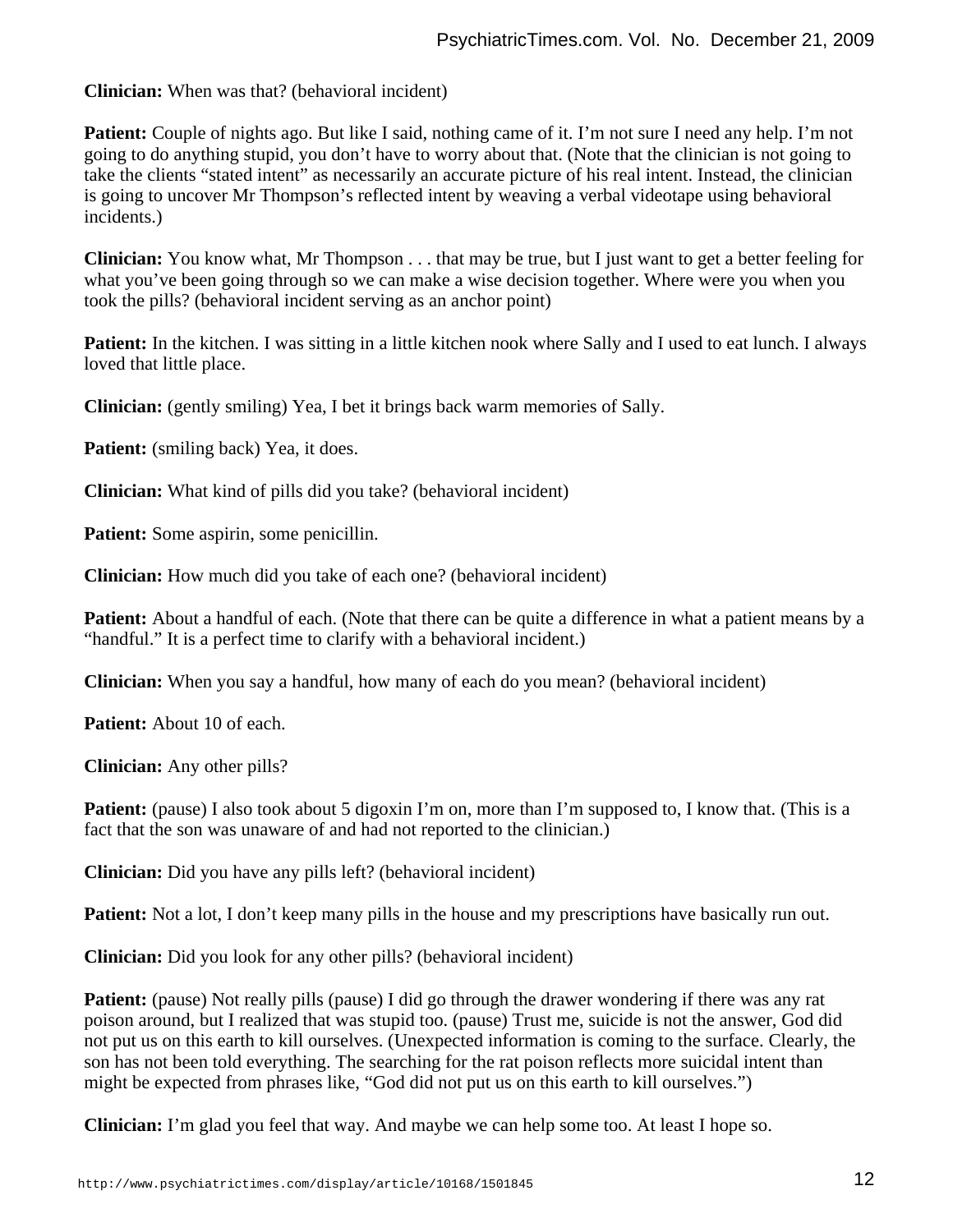#### **Patient:** Maybe.

**Clinician:** You know, right after you took the pills, what was the next thing you did. (sequencing behavioral incident)

**Patient:** Went to bed, just to sort of to see what would happen? I was just so tired of it all.

**Clinician:** How did you feel about the fact that you woke up okay?

**Patient:** I don't know. Sort of didn't care. It's just the way it is.

**Clinician:** Had you been drinking at all, even a little bit? (behavioral incident)

**Patient:** Nope. I'm trying to lay off the stuff. It just gets me more depressed. Don't get me wrong, I'm still drinking, but not over the past couple of days. (Notice that the clinician does not pursue a complete drug and alcohol history here; this will be carefully delineated as a risk factor in a different section of the interview or may have already been done.)

**Clinician:** I know from your son that you called him the next day. Had you tried any other ways of killing yourself before you called him?

Patient: Nope. I just thought I needed a rest of some sort, and I wanted to talk it all over with Nick.

**Clinician:** Good. How about over the past couple of months, have you had any other thoughts of overdosing? (behavioral incident, the clinician is gracefully moving into the region of recent suicide events with a bridging question)

#### *Step 2: The exploration of recent suicide events*

The region of recent events may very well represent—from the perspective of motivational theory—the single richest arena for uncovering reflected intent. It is here that with an ambivalent patient or with a patient who strongly wants to die and is hesitant to share his real intent for fear of what will happen (possible hospitalization, involuntary commitment, or removal of a method of choice) that a skilled interviewer may uncover ideation and planning that provide a more accurate indication of the patient's real intent, which is being consciously withheld.

It is also the arena when, with a patient whose unconscious defense mechanisms may be minimizing their conscious awareness of the intensity of their real suicidal intent, a more accurate picture of the patient's intent may emerge. Specifically, the patient's actions taken toward procuring a method of suicide and/or the amount of time spent preoccupied with suicide may betray the severity of the patient's real intent better than his or her stated intent would suggest. In my opinion, the ability to explore effectively the region of recent suicide events represents one of the most critical of all clinical interviewing skills for mental health professionals to master. It is also the region of the CASE Approach where all 4 of the cornerstone validity techniques are put to strategic use. Consequently, it warrants some careful delineation.

Sometimes when the clinician raises the topic of suicide with techniques such as normalization or shame attenuation, the patient's reported events do not lie within the previous 2 days' time (in essence there are no presenting events), in which case the clinician immediately begins exploring the region of recent events. On the other hand, if the patient

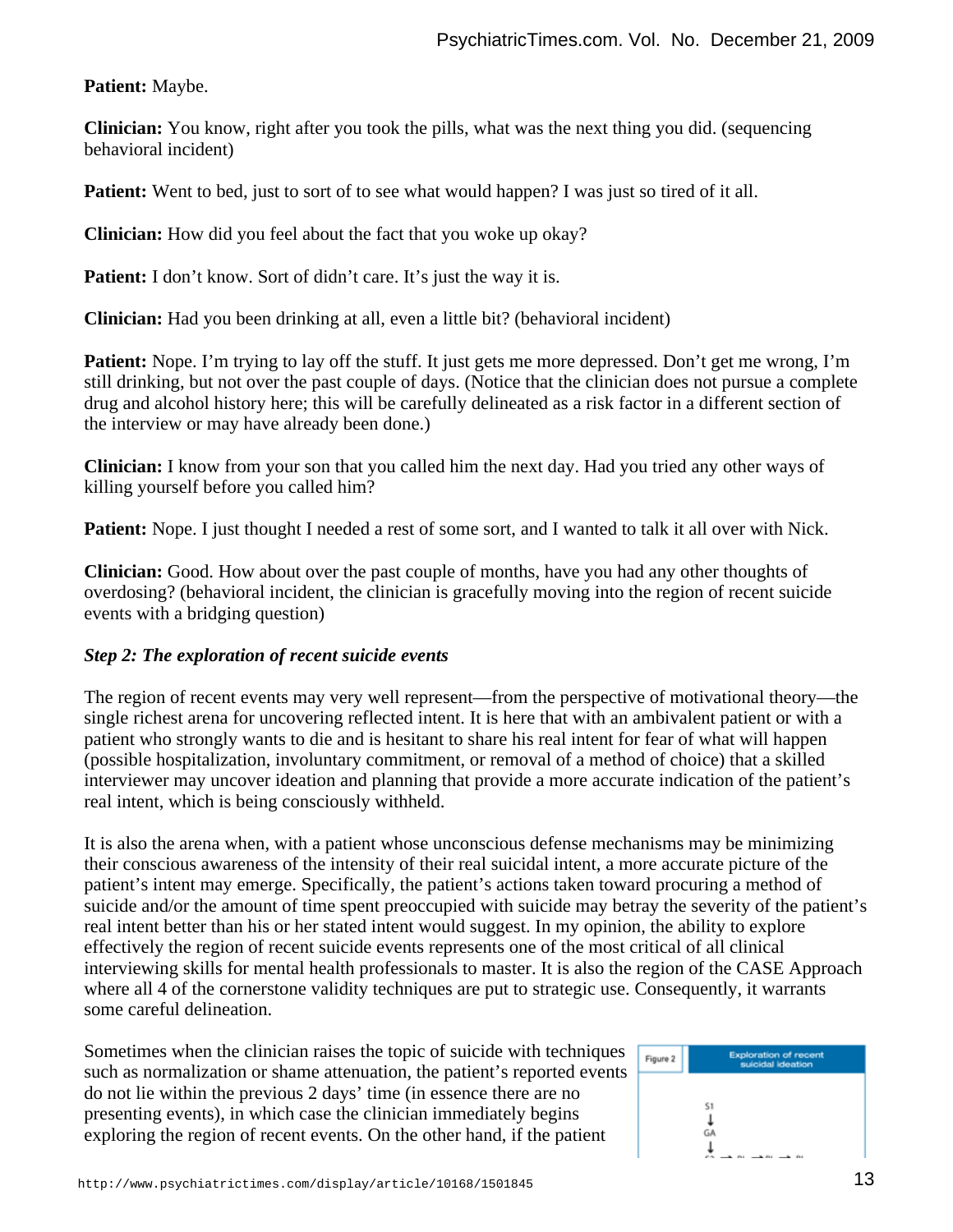had reported a true presenting event, the clinician would have needed to make a bridging statement to transition into the recent suicide events after having explored the presenting event in detail (**Figure 2**). Often this is initiated by smoothly eliciting any thoughts in the past 2 months related to the same plan that the patient discussed in the presenting events. Once recent thoughts or actions regarding the same method have been explored, a gentle assumption is used to look for a second suicide method. My favorite gentle assumption is the simplest one, "What other ways have you thought of killing yourself?"

If the same plan was also contemplated or a second method is uncovered, sequential behavioral incidents are used to create another verbal videotape reflecting the extent of action taken with this new method. The interviewer continues this use of gentle assumptions, with follow-up verbal videotapes as indicated with each newly uncovered plan, until the patient denies any other methods when asked, "What other ways have you thought of killing yourself?"

Once the use of a gentle assumption yields a blanket denial of other methods, if, and only if, the clinician feels that the patient may be



withholding other methods of suicide, the clinician uses a short series of denials of the specific. The interviewer must use his or her clinical judgment to decide whether or not the use of denials of the specific is indicated. None would be warranted if the patient had low risk factors, had high protective factors, and had reported minimal or no suicidal ideation to that point in the interview. On the other hand, if the clinician's intuition was suggesting that this particular patient may be withholding critical suicidal ideation or planning, then denials of the specific could be employed. This technique can be surprisingly effective at uncovering previously withheld suicidal material. The interviewer doesn't drive this technique into the ground with an exhaustive series of methods but simply asks for any unmentioned methods that are common to the patient's culture and of which the clinician is suspicious that this specific patient might be withholding.

By way of example, if the patient has talked about overdosing, guns, and driving a car off the road, the clinician might employ the following short list of denials of the specific, pausing after each for an answer: "Have you thought about cutting or stabbing yourself?" "Have you thought about hanging yourself?" "Have you thought about jumping off a bridge or other high place?" "Have you thought about carbon monoxide?" As before, if a new method is revealed, the clinician uncovers the extent of action taken by asking a series of behavioral incidents. It is here—with the selective and well-timed use of denials of the specific—that a highly dangerous patient, who has been purposefully withholding his method of choice, may suddenly share it, perhaps prompted by a wedge of healthy ambivalence.

After establishing the list of methods considered by the patient and the extent of action taken on each method, the interviewer hones in on the frequency, duration, and intensity of the suicidal ideation with a symptom amplification. He might ask, for example, "Over the past 2 months, during the days when you were most thinking about killing yourself, how much time did you spend thinking about it . . . 70% of your waking hours, 80%? 90%?"

The strategy for exploring the suicidal history of the past 2 months is easy to learn and simple to remember. It also flows imperceptibly for the patient, frequently increasing engagement as the patient is pleasantly surprised at how easy it is to talk to the clinician about issues that had frequently been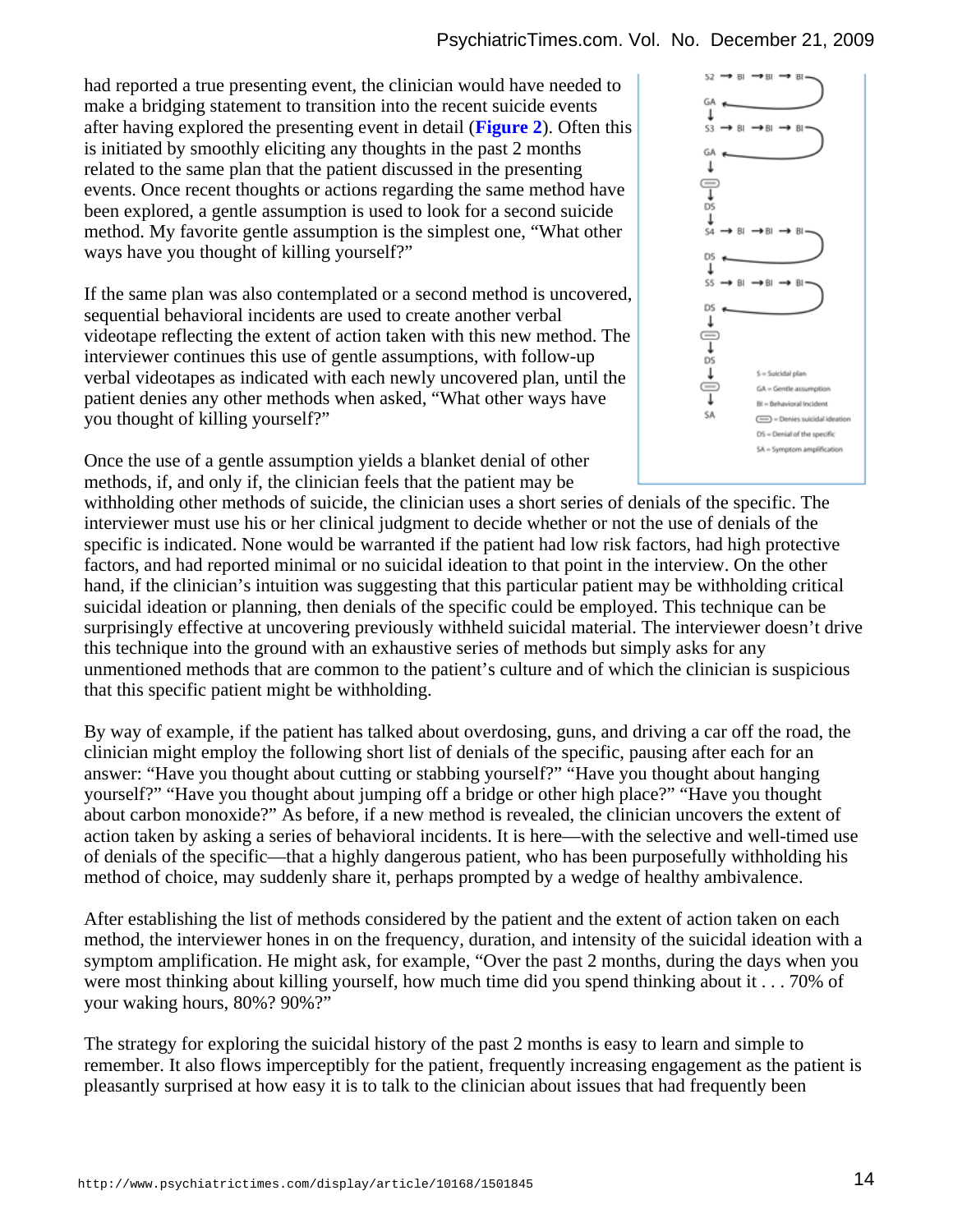shouldered as a topic of shame. It also becomes apparent from the questioning that the interviewer is quite comfortable talking about suicide and has clearly discussed it with many others. This represents yet another shame-reducing metacommunication.

With each bit of information, the clinician is invited deeper and deeper into the patient's unique world. A clearer and clearer picture emerges of how serious the patient's suicidal planning has become; this may better reflect the real intent than the patient's stated intent. Moreover, a sound database has been collected for future clinicians that can alert them to the types of methods the patient frequently contemplates and it can also serve as a method of assessing the patient's current credibility as a historian as discussed in **Part 1** of this series.

There is no better way to illustrate the power of this strategy than to see it directly at work with Mr Thompson. The skilled interviewing has already uncovered information that suggests that Mr Thompson's real intent may be higher than his stated intent would suggest. Moreover, his list of risk factors is high and his support system other than his nearest son have been markedly weakened by the loss of his wife. The fact that he is wrestling with the notion that it is "wrong" to kill oneself may be creating both ambivalence (good) and a skewed self-admission as to the depth of his suicidal desire and intent (bad), because unconscious defense mechanisms could be protecting him from viewing himself as a bad person by minimizing the severity of his real intent.

Notice that the clinician is quite explicit with the time frame, stating the exact duration as opposed to using a vague term such as "recently." This specificity is important because it helps the patient remain focused on the desired time frame while decreasing time-wasting sidetracks.

**Patient:** Nope. I just thought I needed a rest of some sort, and I wanted to talk it all over with Nick.

**Clinician:** Good. How about over the past couple of months, have you had any other thoughts of overdosing? (behavioral incident, the clinician is gracefully moving into the region of recent suicide events with a classic bridging question)

**Patient:** A few times but I never got no pills out or something.

**Clinician:** What other ways have you thought about killing yourself? (gentle assumption)

**Patient:** Oh not much. . . . I suppose I thought about hangin' myself, but that is not a good way to die. You know, it doesn't always work, at least that's what I been told.

**Clinician:** Have you ever gotten a rope out or something else to use to hang yourself? (behavioral incident)

**Patient:** No sir, I haven't.

**Clinician:** What other ways have you thought about killing yourself? (gentle assumption)

**Patient:** Well, I have gone out to the barn to see if we still had some of that pesticide I used a couple of years ago.

**Clinician:** And? (variant of a sequencing behavioral incident)

**Patient:** Oh we did. And . . . and I was thinking about taking some and then burning the barn down with me inside it.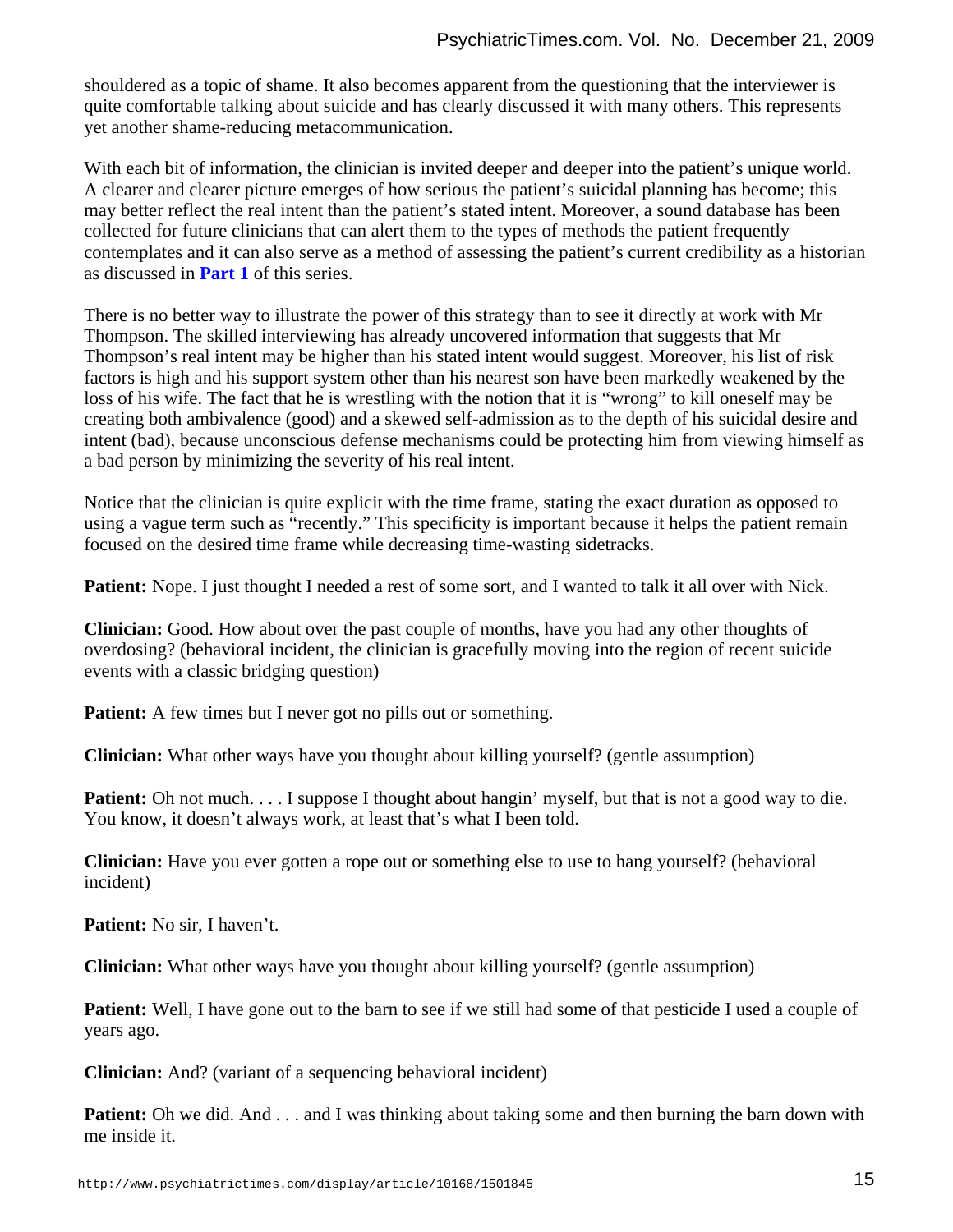**Clinician:** Hmmm.

**Patient:** Yea (pause) sort of Hollywoodish (smiles) but it's no good, way too apt to not work out right.

**Clinician:** How often did you go out to the barn thinking about that? (behavioral incident)

Patient: Maybe 4 or 5 times, I don't really remember exactly.

**Clinician:** What other ways have you thought of killing yourself? (behavioral incident)

Patient: That's about it. Nothing else really.

The CASE Approach is doing exactly what it is supposed to be doing . . . getting those puzzle pieces out on the table that might better reflect the severity of Mr Thompson's suicidal intent in the recent past. The resulting information is a bit surprising. The use of the gentle assumptions has resulted in a method (pesticides and burning down the barn) that quite frankly the clinician would not have thought to ask about. Gentle assumptions allow patients to provide such individualized plans that may never have come to the clinician's awareness had gentle assumptions not been used. The number of times Mr Thompson went to the barn is also disturbing. Despite his ability to still retain a sense of humor, the depth of his angst is becoming more and more apparent.

Note that Mr Thompson has now flat-out denied any other methods when presented with a gentle assumption. "What other ways have you thought about killing yourself?" The clinician is about to use a short string of denials of the specific. His persistence is prompted by the presence of high risk factors, the clear depth of Mr Thompson's anguish, and by the fact that during the exploration of presenting events, and thus far in the exploration of recent events, details are being uncovered that Mr Thompson had not shared earlier. In addition, there was one other fact that seems odd to the clinician:

**Clinician:** What about carbon monoxide, you know, with a car or tractor? (denial of the specific)

**Patient:** My old barn is so drafty, you couldn't do that if you tried (smiles weakly)

**Clinician:** Have you thought of jumping off a building or bridge? (denial of the specific)

**Patient:** Nope.

**Clinician:** You know, Mr Thompson, most farmers I know like to hunt or at least have a gun around to protect their animals, and sometimes when they are in a lot of pain like you've been having they think of shooting themselves, I'm wondering if that has crossed your mind? (denial of the specific introduced with a normalization)

**Patient:** (long pause, looks away ever so slightly) I suppose.

**Clinician:** Did you ever picture a place where you might shoot yourself? (behavioral incident)

**Patient:** There is a place down by Willow Creek that was the favorite place that Sally and I used to go. (pause) It's just lovely, even in the winter it's lovely. (sigh) And I've often thought that if I had to go, that's where I would do it.

**Clinician:** Did you ever go there with a gun, thinking you might kill yourself? (behavioral incident)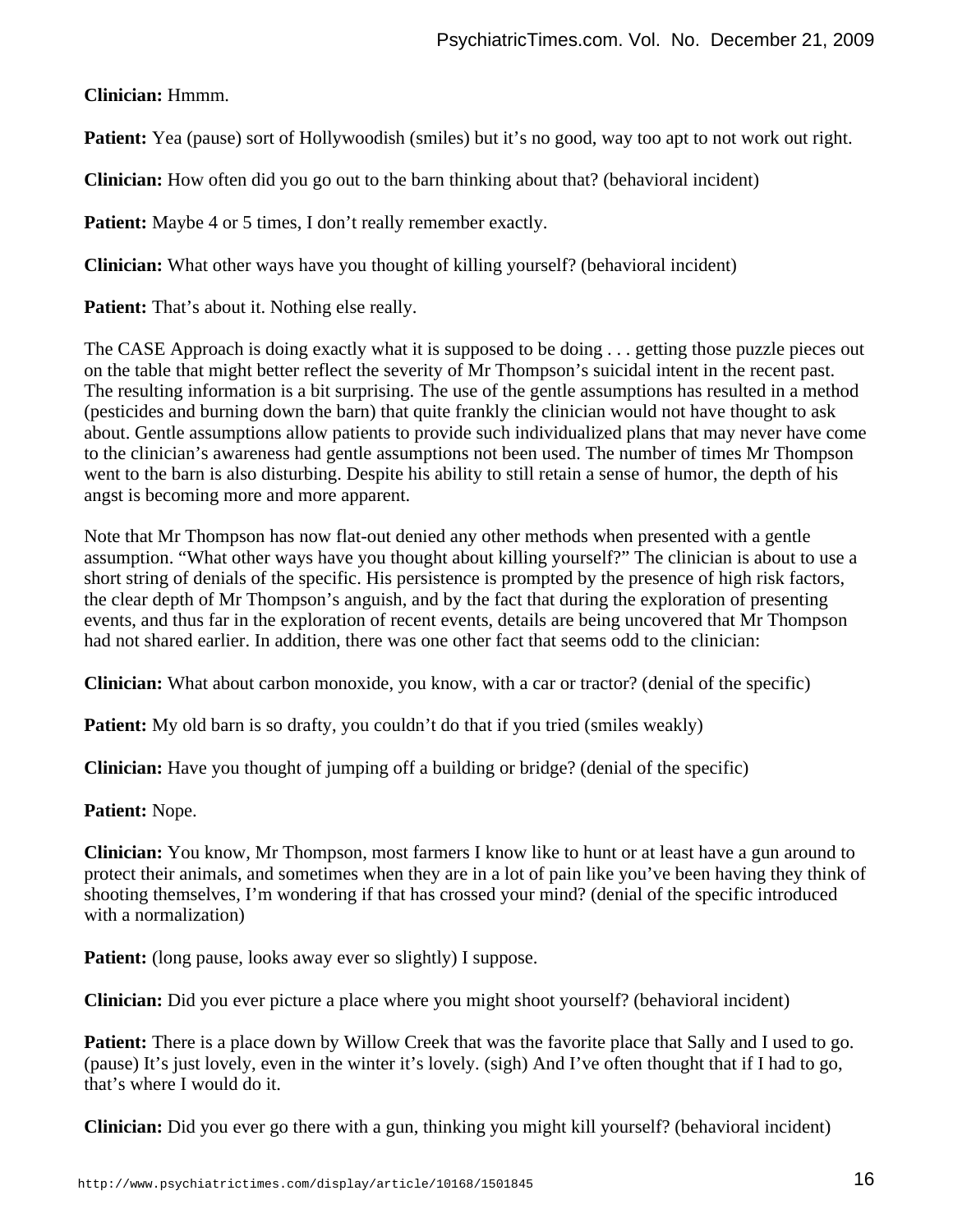**Patient:** Yea, (pause) yea, I've done that.

**Clinician:** Did you load the gun? (behavioral incident)

**Patient:** Yea.

**Clinician:** What did you do next? (sequencing behavioral incident)

**Patient:** Put it in my mouth. I read somewhere that's how you should do it. (pause) Someone told me once they knew a guy who did that but didn't point it upwards so the darn thing shot right out the back of his neck (slight chuckle) hard to believe (shakes his head).

**Clinician:** Sounds like you were pretty close though.

Patient: Yea. Yea. I guess I was.

**Clinician:** Was the safety off? (behavioral incident)

**Patient:** Yea. (looks down)

**Clinician:** (said very gently) You really miss her don't you?

**Patient:** (patient bursts into tears) Oh God, I miss her. She made my world. She was my world.

**Clinician:** What made you put the gun down, Mr Thompson? (behavioral incident)

**Patient:** I don't really know. Maybe I thought I should be around for all my grandkids, but I just don't know anymore.

**Clinician:** Mr Thompson, roughly when was this? (behavioral incident)

**Patient:** About 2 weeks ago.

**Clinician:** Right around then, when things were really tough, how much time were you spending thinking about killing yourself, 70% of your waking hours, 80%, 90%? (symptom amplification)

**Patient:** (Lifts head up and looks the clinician right in the eye) The truth is—I couldn't get it out of my mind.

This interviewer is earning his pay. He may also be saving Mr Thompson's life. Mr Thompson's intent to kill himself is much higher than his originally stated intent implied. In addition, it was only through the skilled use of a denial of the specific that the patient's true method of choice emerged. With this added information reflecting the potential seriousness of Mr Thompson's suicidal intent, hospitalization appears to be more appropriate, and there is now an opportunity to have the gun removed from the farmhouse as well.

The CASE Approach is built to uncover pieces of the puzzle that enhance the likelihood that our clinical formulation of risk will be more accurate. Some of the pieces of the puzzle will alert the clinician to the possible dangerousness of the patient (as seen with Mr Thompson) and others may point to the patient's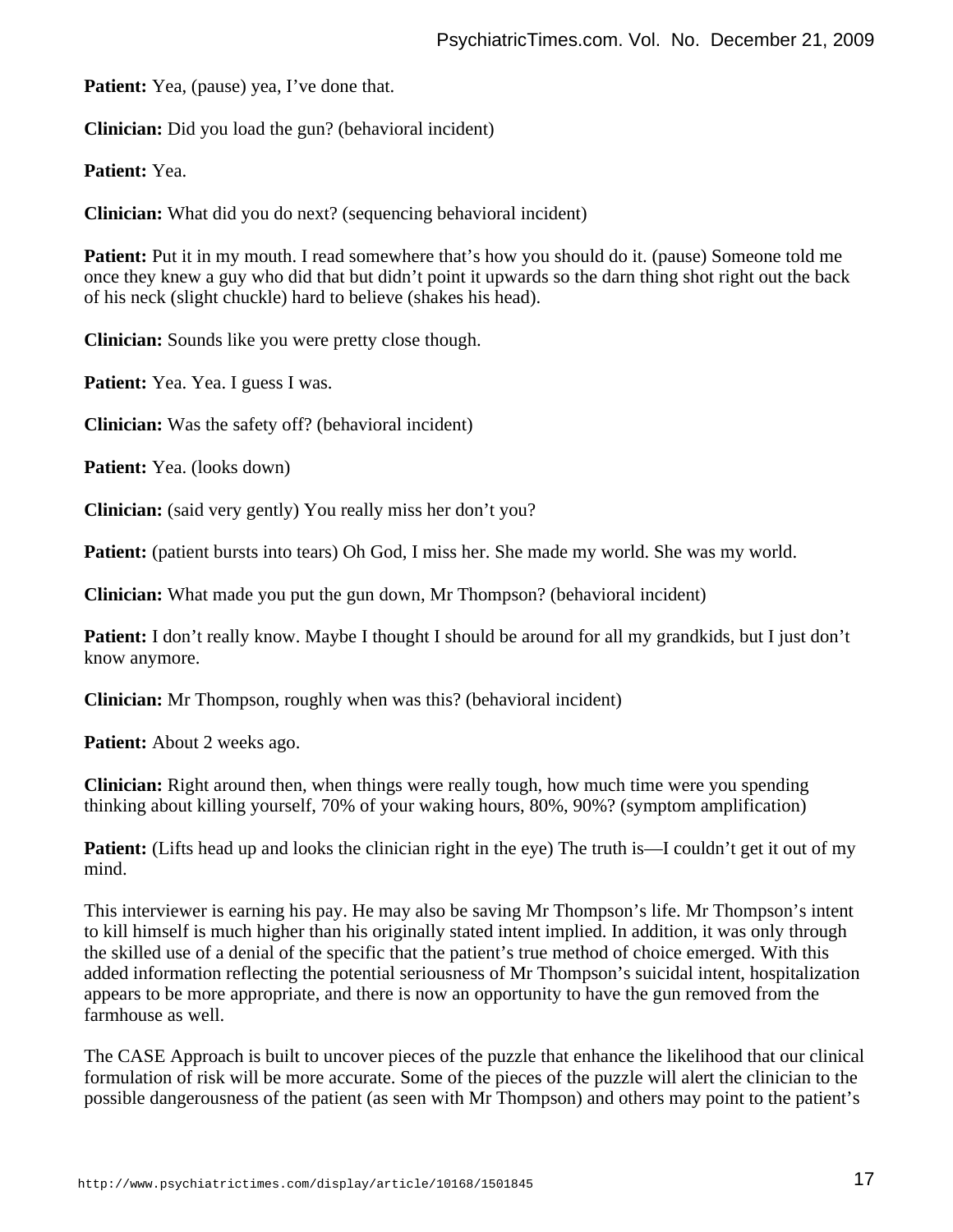safety. It is not the domain of this article to discuss the way these pieces are used for clinical formulation—the third task of a suicide assessment. We are interested in the power of the interviewing techniques to uncover the pieces in the first place.

Also note that the interview strategy has uncovered clear-cut grounds for an involuntary commitment. The behavioral specificity of the CASE Approach is ideal for uncovering grounds for commitment. In this instance, the newly uncovered information serves to alert us to the intensity of the patient's intent, which even if it has settled a bit could easily be rekindled to a dangerous level in a day or two, merely by the power of his grief or perhaps by news of a foreclosure with a subsequent return to drinking.

From the perspective of interviewing technique, notice that once the use of a gun was uncovered, the clinician deftly used a series of behavioral incidents to create a verbal videotape of what actually happened. Fact-finding behavioral incidents such as, "Did you load the gun?" and sequencing behavioral incidents such as, "What did you do next?" provided concrete information regarding the seriousness of Mr Thompson's intent.

Also note that the string of behavioral incidents led the patient to remember and describe his inner world at the time of the gun incident. This is a common phenomenon—a rather beneficial side effect of the behavioral incident technique. The technique is designed to improve the validity of hard behavioral data, but as patients begin to re-imagine their experiences, they are often drawn into their internal cognitions and emotions at the time as well. This often provides a window into the soul of the patient. Within the soul, we may find strong reasons to live or, as with Mr Thompson, a shattered soul where there seems to be only good reasons to die as reflected by his telling comment, "She was my world." It is exactly this type of important puzzle piece, which may not spontaneously emerge in an interview, that interview strategies such as the CASE Approach are designed to gently coax to the surface.

In short, while responding to a series of behavioral incidents, patients sometimes share the delicate arabesque that occurs as they weigh their reasons for dying against their reasons for living. As Jobes and Mann41 and others have pointed out, an understanding of a patient's reasons for living is an important aspect of suicide assessment that has traditionally not been given the attention in the literature that it warrants.

There are other ways to approach the task of exploring the region of recent events. In another method (**Figure 3**), the clinician first generates the entire list of suicide methods contemplated by the patient and then explores each one in detail.

Both strategies are easy to remember. The clinician can try both strategies or develop entirely new ones. There is no correct strategy. The goal is not to have a cookbook method of exploring recent suicidal ideation but to be comfortable with a well-practiced strategy so that one can creatively modify it to the specific needs of the clinical situation at hand.

I want to re-emphasize that the extensiveness of the questioning during the region of recent events is entirely dependent on the interviewer's ever-evolving read on the dangerousness of the patient. For example, if a client has low risk factors, has high protective factors, denies any thoughts of suicide during the exploration of presenting events, and reports only one fleeting thought of shooting himself (no gun at home) during the early exploration of the recent events, a clinician most likely

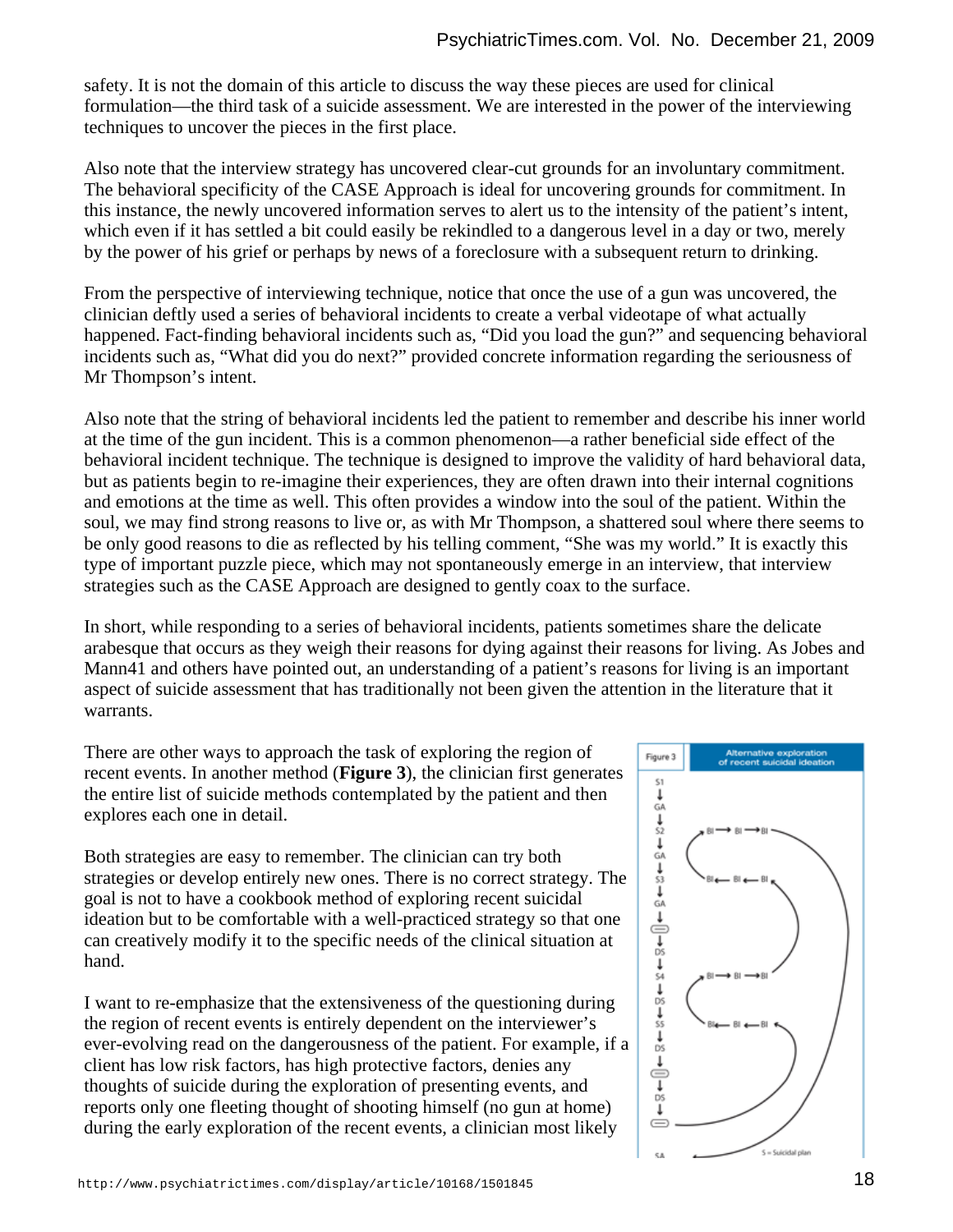would not use denials of the specific nor symptom amplification. It would not make sense to do so and might even appear odd to the patient. The CASE Approach is flexibly sculpted to the specific needs of the patient as determined by the perceptions of the clinician.

GA = Gentle assumption BI = Behavioral Incident <sup>=</sup> Denies suicidal ideation D5 = Denial of the specific SA = Symptom amplification

#### *Step 3: The exploration of past suicide events*

Clinicians sometimes, during the initial interview, spend too much time on this area. Patients with complicated psychiatric histories (eg, some people with a borderline personality disorder) may have lengthy past histories of suicidal material. One could spend an hour just reviewing this material, but it would be an hour poorly spent.

Under the time constraints of busy practices and managed care, initial assessments by mental health professionals usually must be completed in an hour or less. Time is at a premium. What past suicidal history is important to gather? In the CASE Approach the interviewer seeks only information that could potentially change the clinical triage and decision about the follow-up of the patient. Thus, the following questions are worth investigating:

• What is the most serious past suicide attempt? (Is the current ideation focused on the same method? "Practice" can be deadly in this arena. Does the patient view the current stressors and options in the same light as during the most dangerous past attempt?)

• Are the current triggers and the patient's current psychopathological state similar now as to when the most serious attempts were made? (The patient may be prone to suicide following the break-up of relationships or during episodes of acute intoxication, intense anxiety, or psychosis.)

• What is the approximate number of past gestures and attempts? (Large numbers here can alert the clinician to issues of manipulation, making one less concerned, or may alert the clinician that the patient has truly exhausted all hope, making one more concerned. In either case, it is important to know.)

• When was the most recent attempt outside of the 2 months explored in Step 2? (There could have been a significant attempt within the past 6 months that may signal the need for more immediate concern.)

#### *Step 4: The exploration of immediate suicide events*

In this region, the interviewer focuses on, "What is this patient's immediate suicidal intent?" As with previous regions, it remains important to remember that reflected intent (which might be revealed by nonverbal communications) may be a better indicator of real intent than what the patient states in his or her intent. The clinician explores any suicidal ideation, desire, and intent that the patient may be experiencing during the interview itself and also inquires whether the patient thinks he or she is likely to have further thoughts of suicide after leaving the office, ED, or inpatient unit, or gets off the phone following a crisis call. The region of immediate events also includes any appropriate safety planning. The focus of the exploration of immediate events is thus on the present and future (easily remembered as the region of Now/Next).

Exploring immediate desire (the intensity of the client's pain and desire to die) and the client's intent (the degree with which the client has decided to actually proceed with suicide) is clarified by discerning the relationship between the two, for they are not identical despite being intimately related. A patient could have intense pain with a strong desire to die yet have no intent as reflected by, "I could never do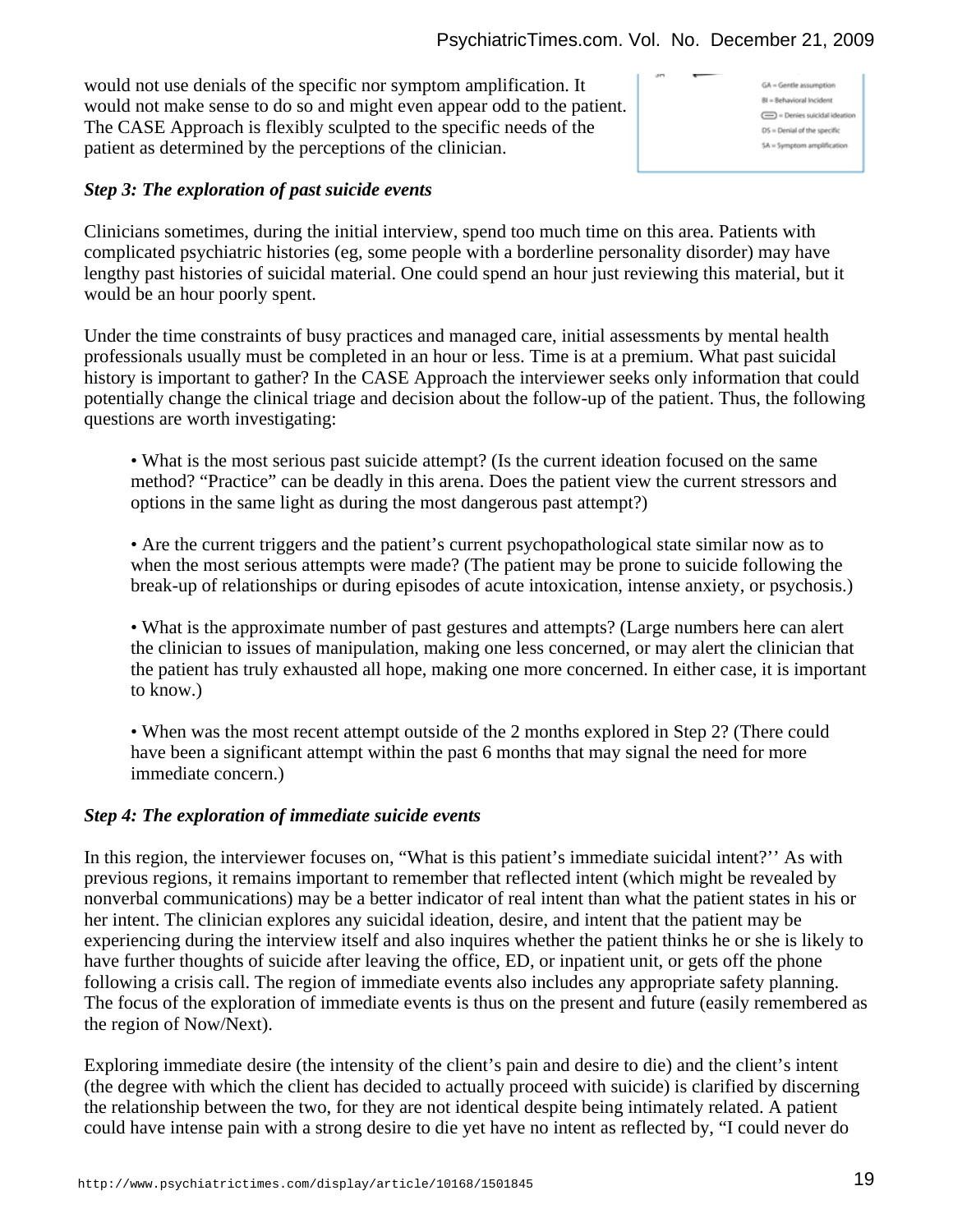that to my children." Conversely, over time, a patient's pain could become so intense that it overrides his or her defenses that had prevented intent, resulting in a patient who impulsively acts.

A sound starting place is the question, "Right now, are you having any thoughts about wanting to kill yourself?" From this inquiry, a variety of questions can be used to further explore the patient's desire to die, such as:

1. "How would you describe how bad the pain is for you in your divorce right now, ranging from 'It's sort of tough, but I can handle it okay' to 'If it doesn't let up, I don't know if I can go on'?"

2. "In the upcoming week, how will you handle your pain if it worsens?"

Questions such as the following can help delineate intent:

1. "I realize that you can't know for sure, but what is your best guess as to how likely it is that you will try to kill yourself during the next week from highly unlikely to very likely?"

2. "What keeps you from killing yourself?"

It is important to explore the patient's current level of hopelessness and to assess whether the patient is making productive plans for the future or is amenable to preparing concrete plans for dealing with current problems and stresses. Questions such as, "How does the future look to you?" "Do you feel hopeful about the future?" and "What things would make you feel more or less hopeful about the future?" are useful entrance points for this exploration. If not addressed in an earlier time frame, an exploration of reasons for living can be nicely introduced here with, "What things in your life make you want to go on living?"

The task of developing a safety plan is frequently facilitated by asking questions, such as, "What would you do later tonight or tomorrow if you began to have suicidal thoughts again?" From the patient's answer, one can sometimes better surmise how serious the patient is about ensuring his safety. Such a question also provides a chance for the joint brainstorming of plans to handle the reemergence of suicidal ideation. Sound safety planning often includes a series of steps that the patient will take to transform and/or control suicidal ideation if it should arise. Such planning could begin with something as simple as taking a warm shower or listening to soothing music and end with calling a crisis line or contacting a cab to return to the hospital if out on a pass.

Such questioning leads the clinician to the complex issue of whether or not "safety contracting" as opposed to "safety planning" may be of use with any specific patient. In my opinion, each patient is unique in this regard.

Safety contracting has become somewhat of a controversial topic. To understand its use in a practical sense, it is important to remember that in addition to the fact that it may metacommunicate caring and concern on the part of the interviewer, there are 2 main reasons or applications for safety contracting: (1) as a method of deterrence and (2) as a sensitive means of suicide assessment. These applications are radically different and their pros and cons are equally radically different. The intensity of the debate, in my opinion, is generated because most of what is "debated" has to deal primarily with its application as a deterrent, which has many limitations.

For instance, safety contracting may frequently be counterproductive in patients dealing with borderline or passive-aggressive pathology. With such patients, it is sometimes best to avoid the whole issue of safety contracting, because it may embroil the dyad in ineffective debates with statements such as, "I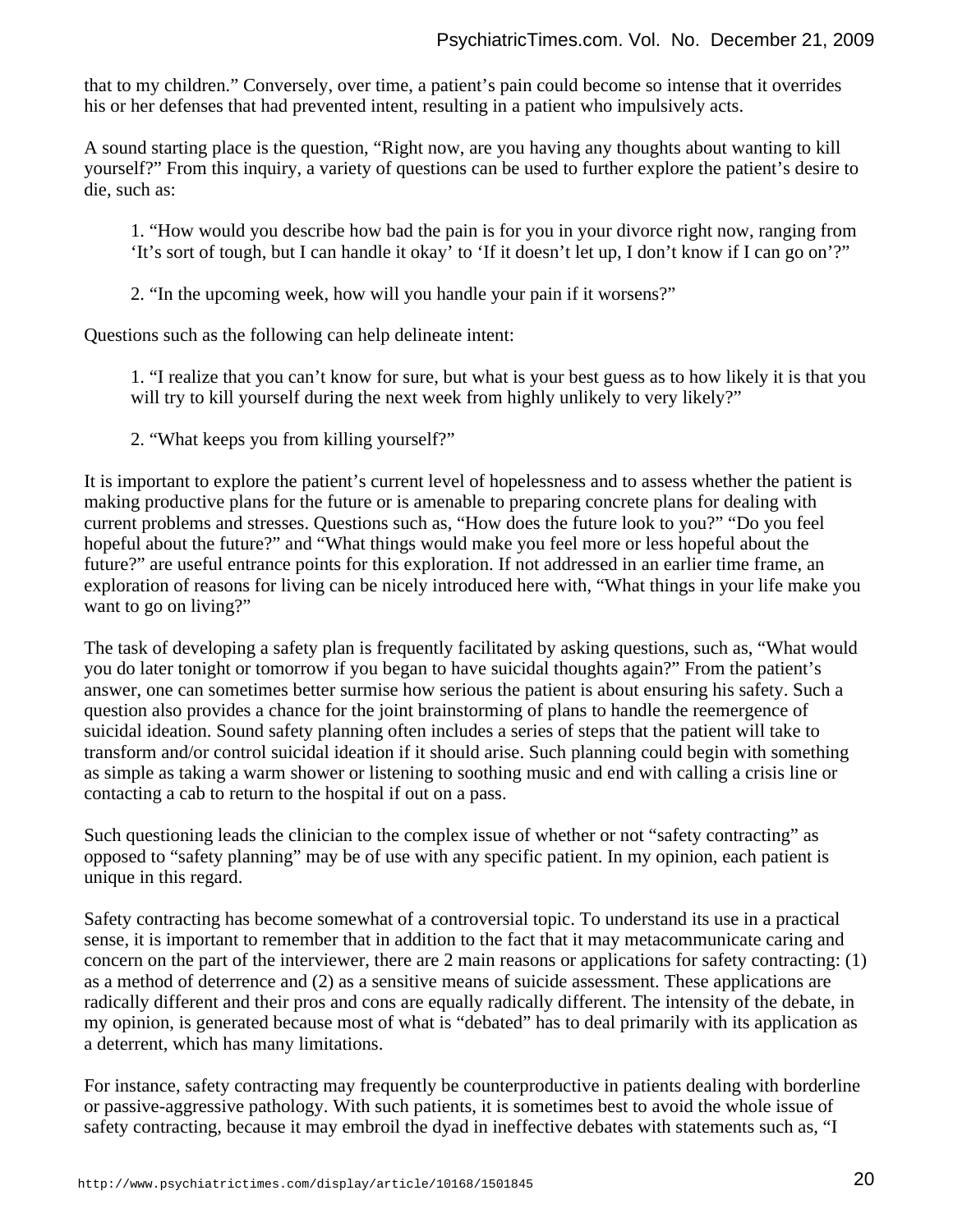don't know what to tell you. I guess I'm safe, but on the other hand, I can't make any guarantees. Do you know anybody who can?"

If one uses safety contracting as a deterrent, it is critical to use it cautiously. It guarantees nothing and may yield a false sense of security. Moreover it should never be done before a sound suicide assessment has been completed. Generally speaking, I believe that safety contracting as a deterrent is viewed by most suicidologists as inferior to sound safety planning, although, to date, there is no research to prove the effectiveness of safety planning as a deterrent.

The power of the patient's superego and the power of the therapeutic alliance may play significant roles in whether safety contracting, employed as a deterrent, may have use with a specific patient. I am convinced that in some patients, it may play a role in deterrence as with a patient in a long-standing therapeutic alliance, with minimal characterological pathology and a powerful superego. I have had several seasoned therapists approach me after workshops commenting that they have had patients clearly state that the safety contract functioned as a deterrent with one patient saying on a Monday after a particularly bad weekend, "The only reason I am alive today is our contract, for I couldn't do that to you. I couldn't break my word to you."

But deterrence is not the only, and, in my opinion, is not the main reason to use safety contracting. The process of contracting for safety may be more frequently useful as an exquisitely sensitive assessment tool. In this capacity, it is selectively used in a small number of patients, who have no characterological pathology, in which the interviewer is leaning toward nonhospitalization after completing a suicide assessment but is bothered either by his or her intuition that the patient is more dangerous than they have stated or analytically feels something does "not add up here." In such cases, rather than use safety planning, which has no interpersonal pressure to it, the clinician may opt to use safety contracting, in which the patient is "put on the spot" to make an agreement. Such an "interpersonal push" may prompt nonverbal leakage of hidden ambivalence or dangerous suicidal intent.

When used in this highly selective fashion, as the interviewer asks whether the patient can promise to contact the clinician or appropriate staff before acting on any suicidal ideation, the interviewer searches the patient's face, body, and tone of voice for any signs of hesitancy, deceit, or ambivalence. Here is the proverbial moment of truth. Nonverbal leakage of suicidal desire or intent at this juncture can be, potentially, the only indicator of the patient's true immediate risk.

Using the interpersonal process of safety contracting as an assessment tool, the clinician may completely change his mind about releasing a patient on the basis of a hesitancy to contract, an avoidance of eye contact, or other signs of deceit or ambivalence displayed while reluctantly agreeing to a safety contract. I vividly remember one patient, who adamantly did not want to be admitted to the hospital, whom I was about to discharge from my ED, but about whom I felt intuitively something was askew despite a careful suicide assessment. I decided to employ safety contracting as an assessment tool. When I asked whether he could promise to call us before ever acting on any suicidal ideation, he hesitated and briefly glanced down. When I pointed out that it looked hard for him to make the contract, he welled up and said, "I just want to die." I commented, "You know, I think we should bring you into the hospital," at which point he looked at me and said, with a pained foreboding "You probably should." It was a chilling moment. He then agreed to be admitted.

The interviewer who notices such nonverbal clues of ambivalence can simply ask, "It looks as though this contract is hard for you to agree to. What's going on in your mind?" The answers can be benign or alarming (as above) and the resulting piece of the puzzle—that could only be provided by the process of safety contracting—may lead to a change in disposition. This use of safety contracting as an assessment tool, based on nonverbal leakage of suicidal intent, unlike safety contracting as a deterrent (which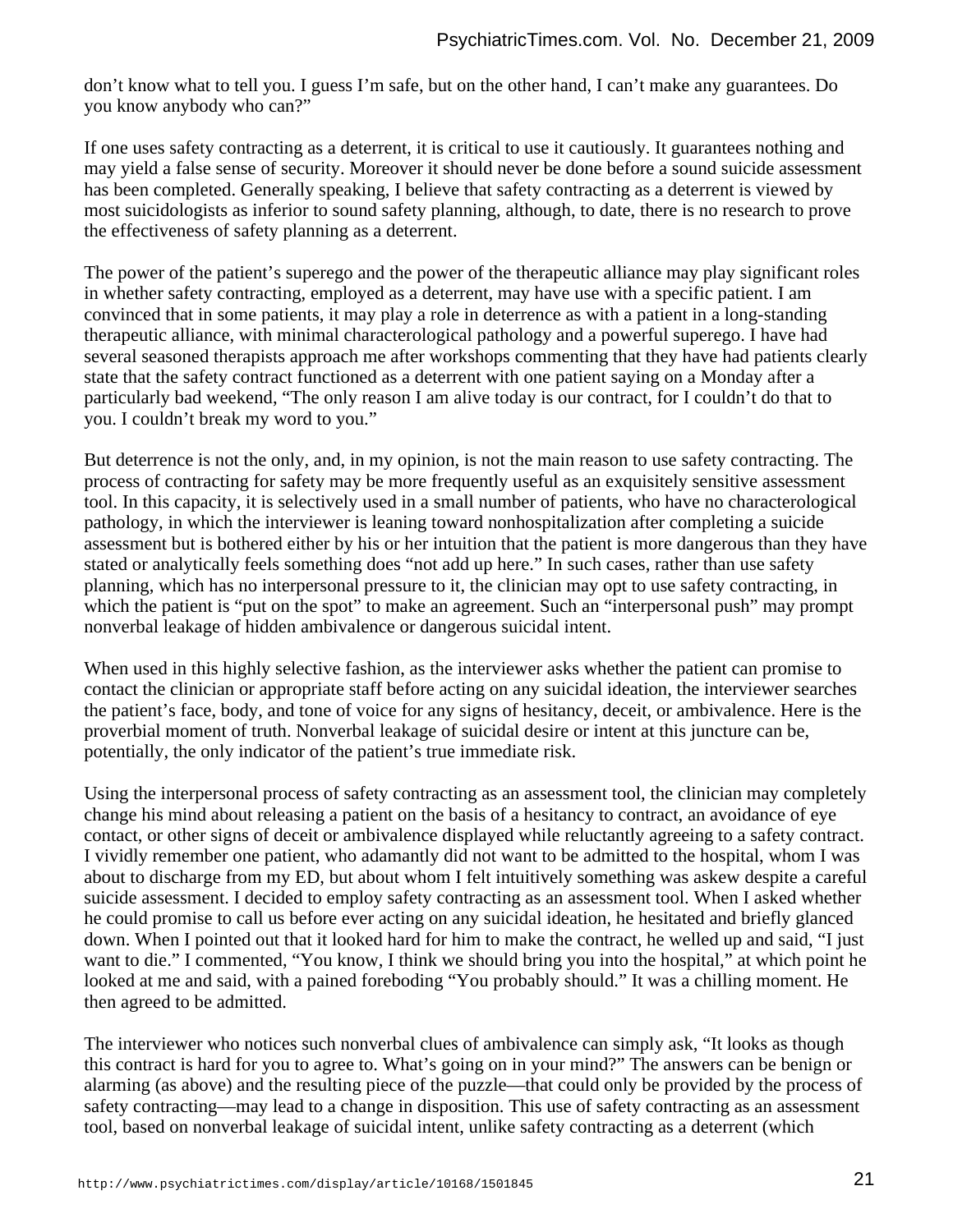probably has limited use in an ED) may be particularly useful in an ED. Thus safety contracting is complicated, and CASE-trained clinicians neither generically condemn nor condone its use but attempt to make a wise decision on the basis of the specific needs of the client and the clinical task at hand.

For a practical review of how to effectively use safety contracting, the reader is referred to "Safety Contracting: Pros, Cons, and Documentation Issues" where one will also find references to numerous articles on the subject.<sup>42</sup> Remember that safety contracting is no guarantee of safety whatsoever.

Finally, it cannot be emphasized enough that continuing concerns about the safety of the patient or the validity of the patient's self-report may require contacting collaborative sources.

#### **A few notes on what the CASE Approach is not**

It is important to remember that the CASE Approach is a flexible interview strategy devoted solely to the elicitation of suicidal events. It is not a complete interview and is always employed within the body of some other clinical interview, such as an initial assessment, ED assessment, or crisis call.

Neither is the CASE Approach a suicide assessment protocol. A suicide assessment protocol is composed of all 3 of the following tasks: (1) gathering information related to the risk and protective factors and the warning signs for suicide; (2) gathering information related to the patient's suicidal ideation, planning, behaviors, desire, and intent; and (3) the clinical decision making that is subsequently applied to these 2 databases to create a formulation of risk. These are 3 very different tasks and skill sets.

The CASE Approach is merely designed as an aid to the second component of a suicide assessment approach—gathering information related to the patient's suicidal ideation, planning, behaviors, desire, and intent. The CASE Approach complements, not replaces, the 2 other critical components of a sound suicide assessment.

Thus, the CASE Approach is *not* a method of uncovering the risk/protective factors for suicide; such vital information will be gathered in other areas of the overall interview. For example, the role of ongoing alcohol use will be explored in the history of substance abuse. The presence and intensity of the patient's anxiety/agitation will be explored in the exploration of the patient's symptoms and his mental status. The presence of psychosis will be explored in the examination for psychotic disorders, and the availability of support systems (and other related critical risk factors such as Joiner's concepts of not feeling that one belongs to a valued group or feeling that one is a burden to others) will be flexibly and sensitively explored in other areas of the interview, such as the social history or perhaps when the patient is sharing the pain of his presenting crisis or triggering stresses.

The data garnered from the CASE Approach on suicidal ideation, behavior, and intent is added to the previously or subsequently garnered information regarding risk and protective factors in other sections of the interview and/or from collaborative sources to be used in the third component of a suicide assessment protocol—clinical formulation of risk—using whatever style of clinical formulation the clinician feels comfortable using. The CASE Approach says absolutely nothing about how to formulate risk, it is merely an interviewing strategy that attempts to provide the best possible puzzle pieces from which a clinician can make a sound formulation of risk.

Moreover, the CASE Approach is flexibly adapted to the unique needs and personality traits of the individual patient, as well as the unique demands of the clinical situation—ED assessment versus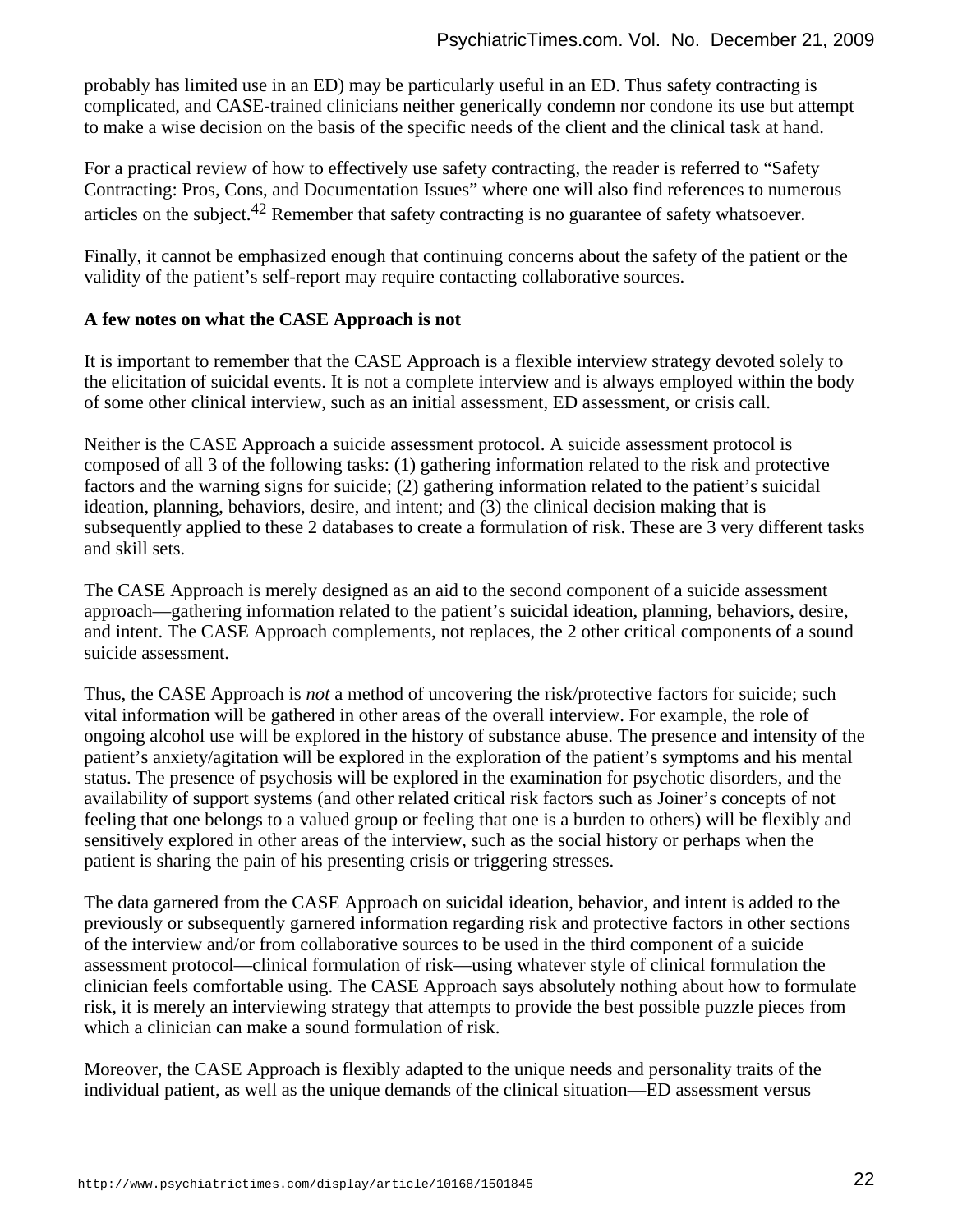ongoing psychotherapy versus inpatient setting. For instance, it was not designed nor is it recommended for use with children, although future child researchers may find that elements of the CASE Approach may prove to be useful.

Finally, the Case Approach is not a cookbook style of interviewing, applied in the same way with every client. The CASE Approach is altered markedly with a patient who might want to manipulate himself into a hospital or who might have borderline personality traits and for whom "suicide talk" may be used to seek comfort or concern from caregivers; it may also be markedly altered with actively psychotic patients. Practical details on how the CASE Approach is effectively adapted to patients with specific pathological states, such as psychosis or borderline personality, as well as a detailed exploration of the other 2 critical aspects of suicide assessment—risk/protective factors and clinical formulation of risk—are described elsewhere for the interested reader. $<sup>2</sup>$ </sup>

#### **Training applications, research directions, and implications for suicide prevention programs**

The CASE Approach is designed to allow the clinician to enter the patient's world of suicidal preoccupation sensitively and deeply. During the elicitation of suicidal ideation and intent with the CASE Approach, something else may have been accomplished that is very important: the interviewer has helped the patient share painful information that, in many instances, the patient has borne alone for too long. Perhaps the thoughtfulness and thoroughness of the questioning, as illustrated with the CASE Approach, will have conveyed that a fellow human cares. To the patient, such caring may represent the first realization of hope.

By using this strategy routinely, clinicians can become adept at it, learning how to flexibly alter it to fit the unique needs of specific clinical settings and with diverse types of patients. In most suicide assessments, the CASE Approach can be completed within several minutes. Even with more complicated patients, as might be seen in a particularly complex ED presentations, it rarely requires more than 5 to 10 minutes. In a patient who has low risk factors, has high protective factors, and answers negatively to questions in the regions of presenting suicide events, recent suicide events, and past suicide events, the CASE Approach can be completed in 3 questions. With such a patient, the clinician wouldn't even enter the region of immediate events.

Because the strategies of the CASE Approach are based on easily identifiable interviewing techniques, the skills of the interviewer employing the strategy can be easily observed, monitored over time, and objectively tested for quality assurance purposes. It is hoped that such behaviorally specific characteristics will also allow quantitative and qualitative research to be done on both the ability of the CASE Approach to be taught (and retained) as well as research regarding its ultimate effectiveness in procuring a comprehensive and reliable database on suicidal ideation and intent. Such research could provide the foundation for an evidence-based model for effectively eliciting suicidal ideation, similar in fashion to the way that cardiopulmonary resuscitation was developed. As with CPR, such an evidence-based interviewing strategy could be used as the basis for certifying clinicians to competence across the country.

In the meantime, as we wait for the appropriate research to be undertaken, the CASE Approach allows experienced clinicians to study how they are currently eliciting suicidal ideation and also suggests new ways of doing so. Returning to the Equation of Suicidal Intent, the CASE Approach provides a platform for exploring suicidal ideation and behaviors that may maximize the likelihood that (1) a patient will share what would have been withheld intent, (2) a patient will more openly share his reflected intent, and (3) the patient's stated intent will be as accurate as possible.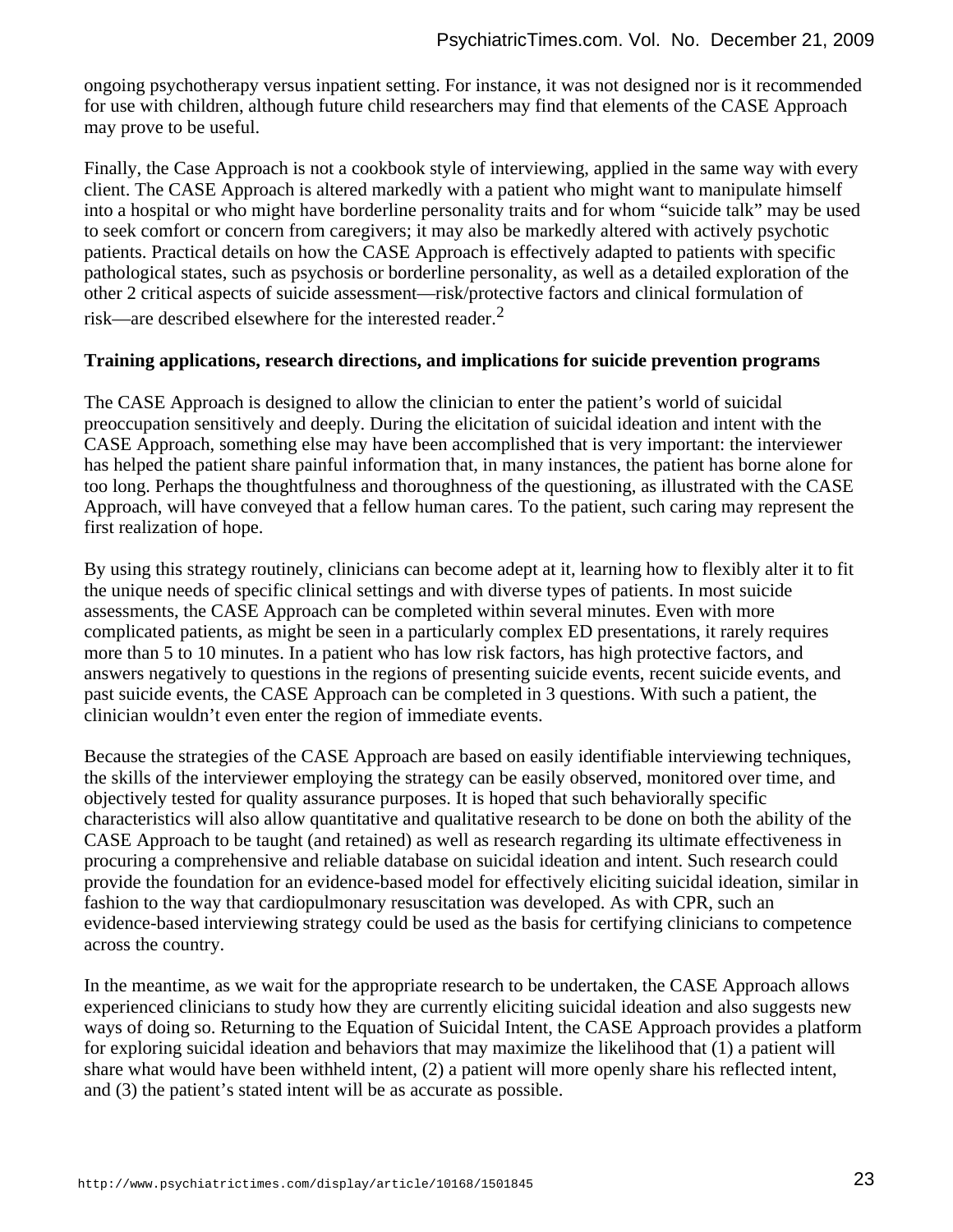It is hoped that with the versatility and the ease with which the CASE Approach can be taught and competency tested, that it will prove valuable in 2 pressing new populations:

- Military personnel serving or returning from Afghanistan and Iraq (including suicide potential in their highly stressed family members) as well as veterans and soldiers stationed stateside
- Students in college, middle school, and high school

It is hoped that the CASE Approach will play a major role in the training of psychiatric residents and other mental health graduate students in social work, counseling, and psychology, for whom the instillation of sound suicide assessment skills is one of the most pressing of educational tasks.  $27,28$  More details on how to employ the CASE Approach and information on available workshops and experiential training on its effective use, no matter what the discipline or the clinical setting, are available at the TISA Web site.<sup>43</sup>

A practical example highlights the promise of the CASE Approach in yet another training arena, medical and nursing student education. It is well documented that at least 50% of patients who kill themselves have seen a primary care clinician within a month of their deaths.<sup>44</sup> A typical primary care clinician sees patients who warrant a suicide assessment on a daily basis. To prepare medical and nursing students for this future task—as part of the numerous competency skills that they are currently required to demonstrate before graduation—every student could be asked to learn and effectively demonstrate the use of an interview strategy for eliciting suicidal ideation, such as the CASE Approach.

It is likely that such medical and nursing students would be significantly more competent in eliciting suicidal ideation than the typical medical and nursing graduate of today. Perhaps even more important, because the students would both understand the importance of asking for suicidal ideation and simultaneously be more comfortable with a way of doing it, they might be considerably more aggressive in seeking it out in their future primary care settings. The result could be a tangible decrease in the death rate related to suicide.

The epigraph to this article was the quotation from the always insightful and wry Oscar Wilde, who commented, "My reality is constantly blurred by the mists of words." Language can indeed be misleading, and during a suicide assessment, miscommunication is not only problematic . . . it is sometimes lethal. The CASE Approach is an attempt to cut through some of the mists created by language to the truth regarding a patient's intent to die by suicide. If we are lucky, when the mists recede, it is hope that remains.

#### **References**

**1.** Shea SC. Suicide assessment: part 1: uncovering suicidal intent, a sophisticated art. *Psychiatr Times*. 2009;26(12):17-19.

**2.** Shea SC. *The Practical Art of Suicide Assessment: A Guide for Mental Health Professionals and Substance Abuse Counselors*. Paperback ed. New York: John Wiley & Sons, Inc; 2002. **3.** Shea SC. *Psychiatric Interviewing: The Art of Understanding.* 2nd ed. Philadelphia: WB Saunders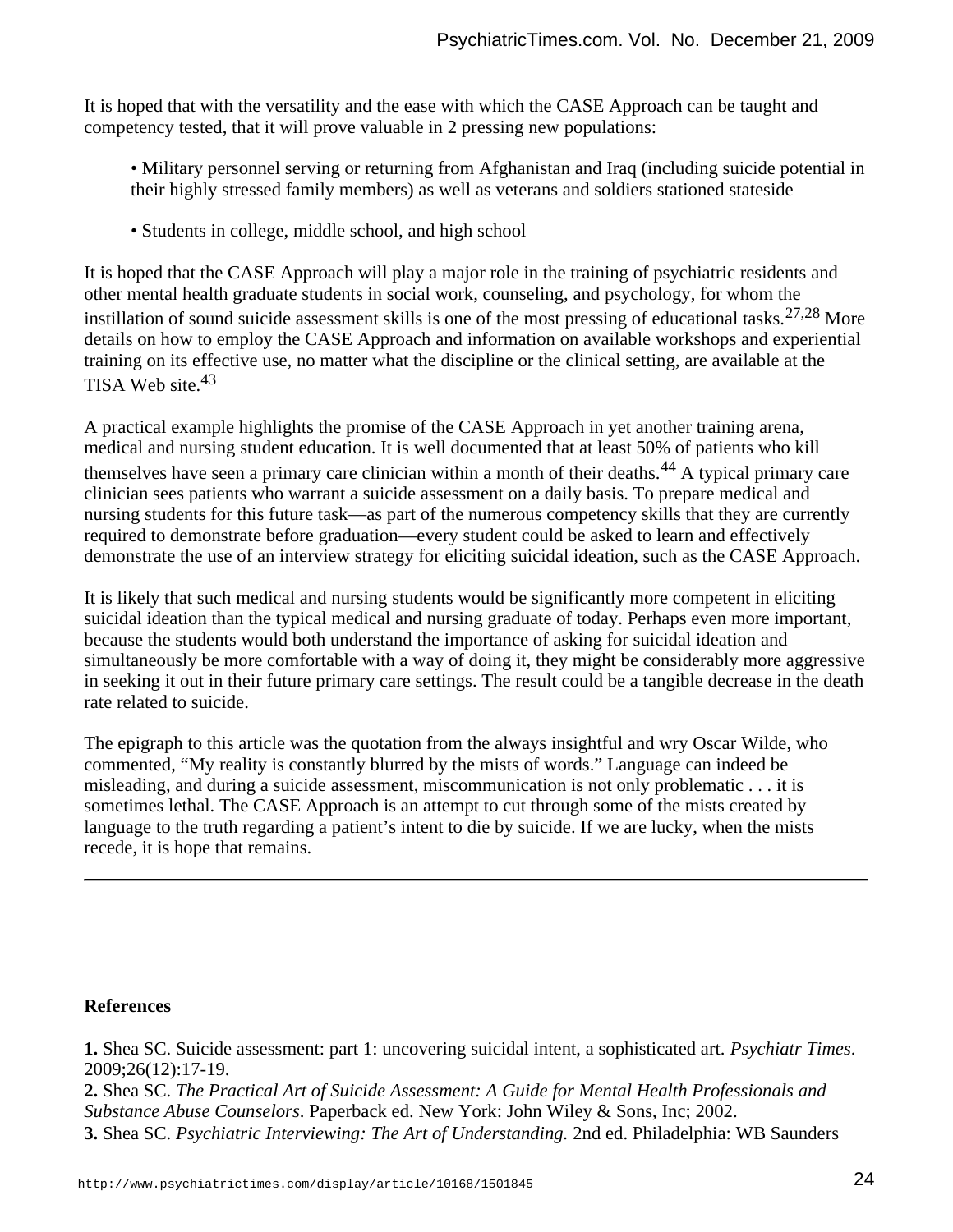Company; 1998.

**4.** Shea SC. The delicate art of eliciting suicidal ideation. *Psychiatr Ann.* 2004;34:385-400.

**5.** Shea SC. The chronological assessment of suicide events: a practical interviewing strategy for eliciting suicidal ideation. *J Clin Psychiatry.* 1998;59(suppl 20):58-72.

**6.** Shea SC. The chronological assessment of suicide events (the CASE Approach): an introduction for the front-line clinician. *NewsLink (the Newsletter of the American Association of Suicidology).* Fall; 29:12-13.

**7.** Robinson DJ. *Brain Calipers: Descriptive Psychopathology and the Psychiatric Mental Status Examination.* 2nd ed. Port Huron, MI: Rapid Psychler Press; 2001.

**8.** Carlat D. *The Psychiatric Interview.* 2nd ed. Philadelphia: Lippincott Williams & Wilkins; 2004.

**9.** Carlat D. Q&A regarding the chronological assessment of suicide events (CASE Approach). *Carlat ReportOn Psychiatric Treatment.* 2004;2(11).

**10.** Mays D. Structured assessment methods may improve suicide prevention. *Psychiatr Ann.* 2004;34:367-372.

**11.** Oordt MS, Jobes DA, Fonseca VP, Schmidt SM. Training mental health professionals to assess and manage suicidal behavior: can provider confidence and practice behaviors be altered? *Suicide Life Threat Behav.* 2009;39:21-32.

**12.** McKeon R. *Suicidal Behavior.* From the series Advances in Psychotherapy: Evidence-Based Practice, Vol 14. Cambridge, MA: Hogrefe Publishing; 2009.

**13.** EndingSuicide.com. A centralized suicide prevention education site funded by the National Institute of Mental Health, contract No. N44MH22045. Accessed December 7, 2009.

**14.** University of Michigan Depression Center Web site on Suicide Risk Assessment.

www.med.umich.edu/depression/suicide\_assessment/suicide\_info.htm. Accessed December 7, 2009.

**15.** Joiner TE Jr, Van Orden KA, Witte TK, Rudd MD. *The Interpersonal Theory of Suicide: Guidance for Working With Suicidal Clients.* Washington, DC: American Psychological Association; 2009.

**16.** Shea SC. Practical tips for eliciting suicidal ideation for the substance abuse professional. *Counselor, the Magazine for Addiction Professionals*. 2001;2:14-24.

**17.** Shea SC. Tips for uncovering suicidal ideation in the primary care setting. Part of the 4-part CD-ROM series titled *Hidden Diagnosis: Uncovering Anxiety and Depressive Disorders (version 2.0).* GlaxoSmithKline; 1999.

**18.** Knoll J. Correctional suicide risk assessment & prevention. *Correctional Mental Health Report: Practice, Administration, Law.* 2009;10(5):65-80.

**19.** Shea SC. Innovations in the Elicitation of Suicidal Ideation: The Chronological Assessment of Suicide Events (CASE Approach). Presented at: the Federal Bureau of Prisons Annual Meeting of Chief Psychologists; 2001; Tucson.

**20.** Shea SC. Innovations in the Elicitation of Suicidal Ideation: The Chronological Assessment of Suicide Events (CASE Approach). Presented at: the Federal Bureau of Prisons Annual Meeting of Psychiatrists; 2003; Atlanta.

**21.** Simpson S, Stacy M. Avoiding the malpractice snare: documenting suicide risk assessment. *J Psychiatr Pract.* 2004;10:185-189.

**22.** Shea SC. Innovations in Uncovering Suicidal Ideation With Vets and Soldiers: The Chronological Assessment of Suicide Events (CASE Approach). Presented at: the Department of Defense/Veterans Administration Annual Suicide Prevention Conference; 2009; San Antonio, TX.

**23.** Shea SC. Uncovering Suicidal Ideation in a Primary Care Setting With Vets and Soldiers: The Chronological Assessment of Suicide Events (CASE Approach). Presented at: the Primary Care Department; 2008; Tripler Army Base, Honolulu.

**24.** Shea SC. Innovations in Uncovering Suicidal Ideation With Vets and Soldiers: The Chronological Assessment of Suicide Events (CASE Approach). Presented at: the Suicide Prevention Symposium sponsored by the Suicide Prevention Task Force; 2008; VA Hospital, Madison, WI.

**25.** Shea SC. Innovations in Uncovering Suicidal Ideation With Vets and Soldiers: The Chronological Assessment of Suicide Events (CASE Approach). Presented at: the Eastern VISN of Nebraska, Veterans http://www.psychiatrictimes.com/display/article/10168/1501845 25